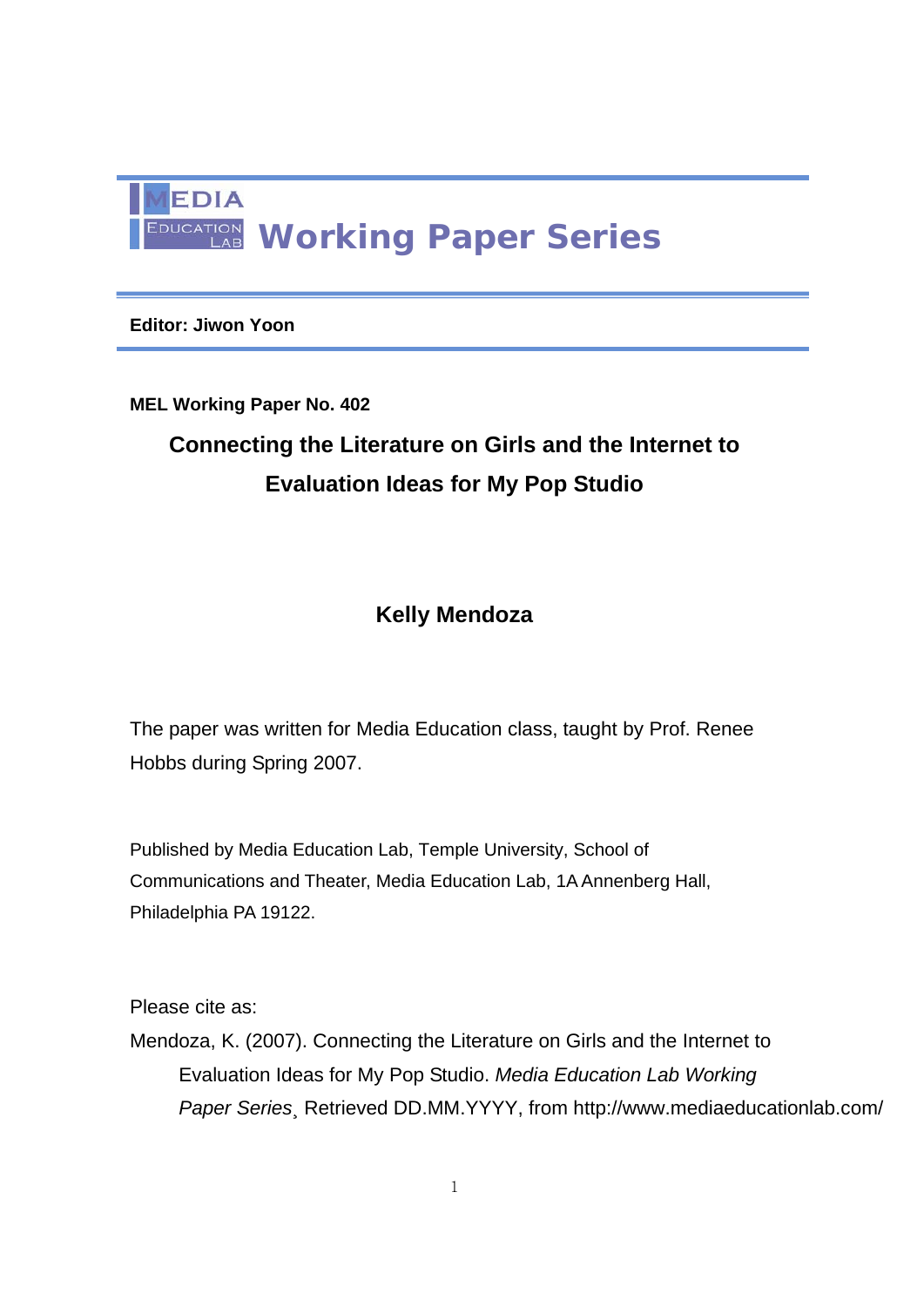# **Connecting the Literature on Girls and the Internet to Evaluation Ideas for My Pop Studio**

# **Kelly Mendoza**

## *Abstract*

Nearly one year ago, My Pop Studio, a website to teach tween girls media literacy and heath skills, was launched from Temple University's Media Education Lab. The website is now moving into an evaluation phase, and this review of literature on girls and the Internet can provide a foundation for the research ahead. A review of literature on girls and the Internet is provided, including what girls do online, the digital gender divide, online spaces for girls, and computer-mediated communication. Key themes from this literature are used to connect to research questions for evaluation, providing potential avenues of research.

Key words: girls, Internet, online, My Pop Studio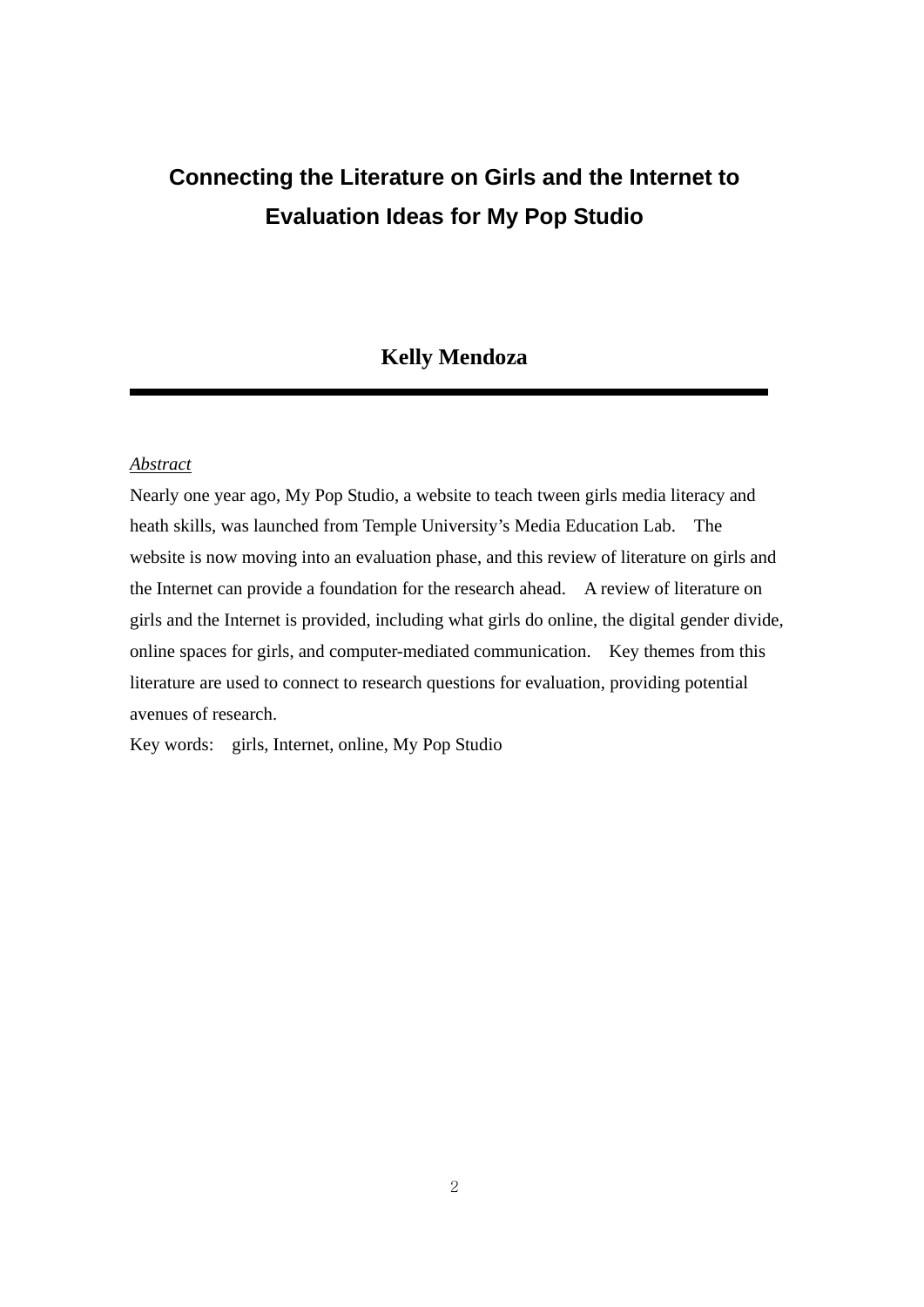Nearly one year ago, a website designed specifically for tween girls was launched online from Temple University's Media Education Lab—My Pop Studio (MPS). MPS (www.mypopstudio.com) was designed by a team of researchers in the Media Education Lab to teach girls media literacy skills through an online gaming format. Since the website launch, MPS has received attention from news agencies and experienced ebbs and flows in traffic. Eight months after the launch, several unforeseen incidents in the chat rooms led to a closing of these rooms and an implementation of a strictly moderated, delayed chat experience. Since the launch there has been no formal evaluation of the website, and no evidence as to how often girls use the site, whether they enjoy using the site, what their experience is in the moderated chat rooms, and whether girls learn health and media literacy analysis and production skills—in short, whether the educational goals of the site are working.

Currently, MPS is facing several avenues for evaluation. A new phase of evaluation and implementation in the next year will bring a large-scale marketing of the site to girls, and an implementation of partnerships and outreach. During this time, evaluation of girls' experiences using the site will be underway. In preparation for this phase, it is important to visit the literature on girls and the Internet in order to provide a solid foundation for the research ahead. Therefore, this literature review will provide an analysis of the major issues regarding girls and the Internet in preparation for these upcoming evaluation of MPS. The literature will focus specifically on how girls are using the Internet and computer-mediated technologies, how Internet use impacts girls' emotional and social lives, positive and negative results of using the Internet, and trends and changes in the research over the past few years. Some of this research examined girls specifically, and some draws on gender differences from studies of girls and boys.

The majority of the paper will review major themes of the literature on girls and the Internet. First, a definition of terms used in the review is provided. Then, four major themes are covered: Girls online (millennial generation, internet in the home, time spent online, what girls do online, multitasking); the gender divide (girls and boys online, girls and games); online spaces for girls (websites for girls, girl-produced media), and online communication and CMC (being in constant contact, online relationships and cyber-romance, online harassment, and managing online privacy and safety). Then,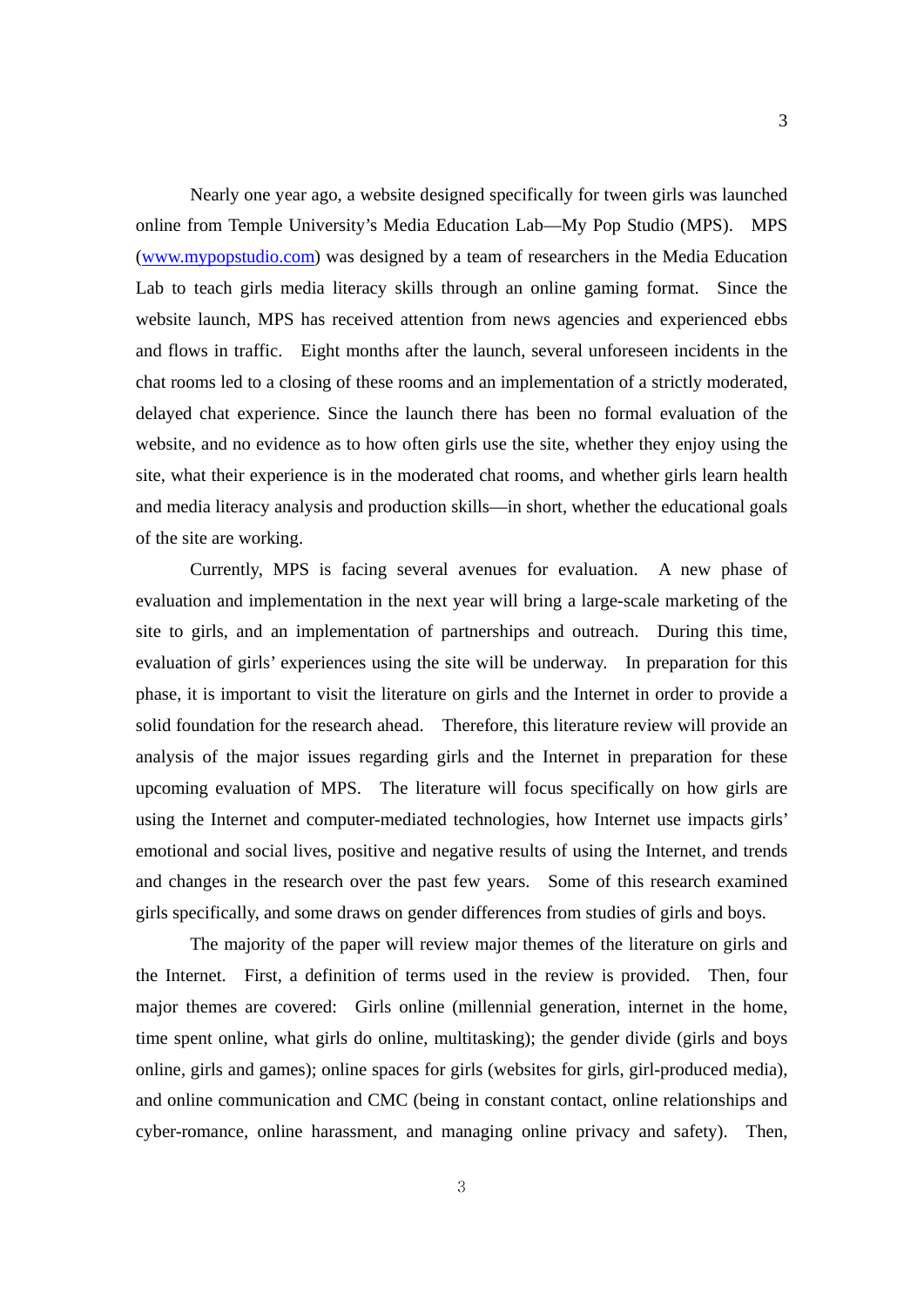these themes will be synthesized to form research questions for the evaluation of MPS. These questions will serve the purpose of generating ideas about the many possible foci that researchers doing evaluation may want to pursue.

# Definition of Terms

To begin, it is necessary to lay out a definition of technology terms and acronyms that will be used throughout this literature review.

- The *Internet* is an umbrella term that covers any activity—from Web browsing to emailing—that is performed *online*, that is, connected to the World Wide Web. One can go online through a desktop or laptop computer, cellular phone, through a personal digital assistant (PDA) with wireless service, or through a Blackberry.
- *E-mail* (electronic mail) consists of "notes and letters sent electronically from one user to one or more others" and it can include text, pictures, sound files, and other multimedia documents (Subrahmanyam, Kraut, Greenfield, & Gross, 2000, p. 134).
- A *chat room* is a way for people online to communicate, or "chat" with each other in real time, and it usually is organized around certain topics, interests, or commonalities. Chat messages can either be public for all to see, or private with restricted access (Subrahmanyam et al., 2000).
- A *multiuser domain* (MUD) is a live communication system organized around a role-playing game, such as *Second Life* (Subrahmanyam et al., 2000).
- *Instant messaging* (IM) is software that can be online, on cell phones, PDAs, or Blackberries that "informs the user when friends or colleagues are online and enables private, one-to-one, text-based conversations (Subrahmanyam et al., 2000, p. 134).
- *Text messaging* (TM) allows people with cell phones or PDAs to send messages to others; similar to e-mail.
- A *blog*, or "web log," is a site created by a user (oftentimes through a server such as Live Journal) where entries are made chronologically, as in a journal or a diary.
- *Computer-mediated communication* (CMC) includes any communication, whether email, chat, TM, IM, or MUDs, or blogs, that allows people to communicate with each other in a variety of ways.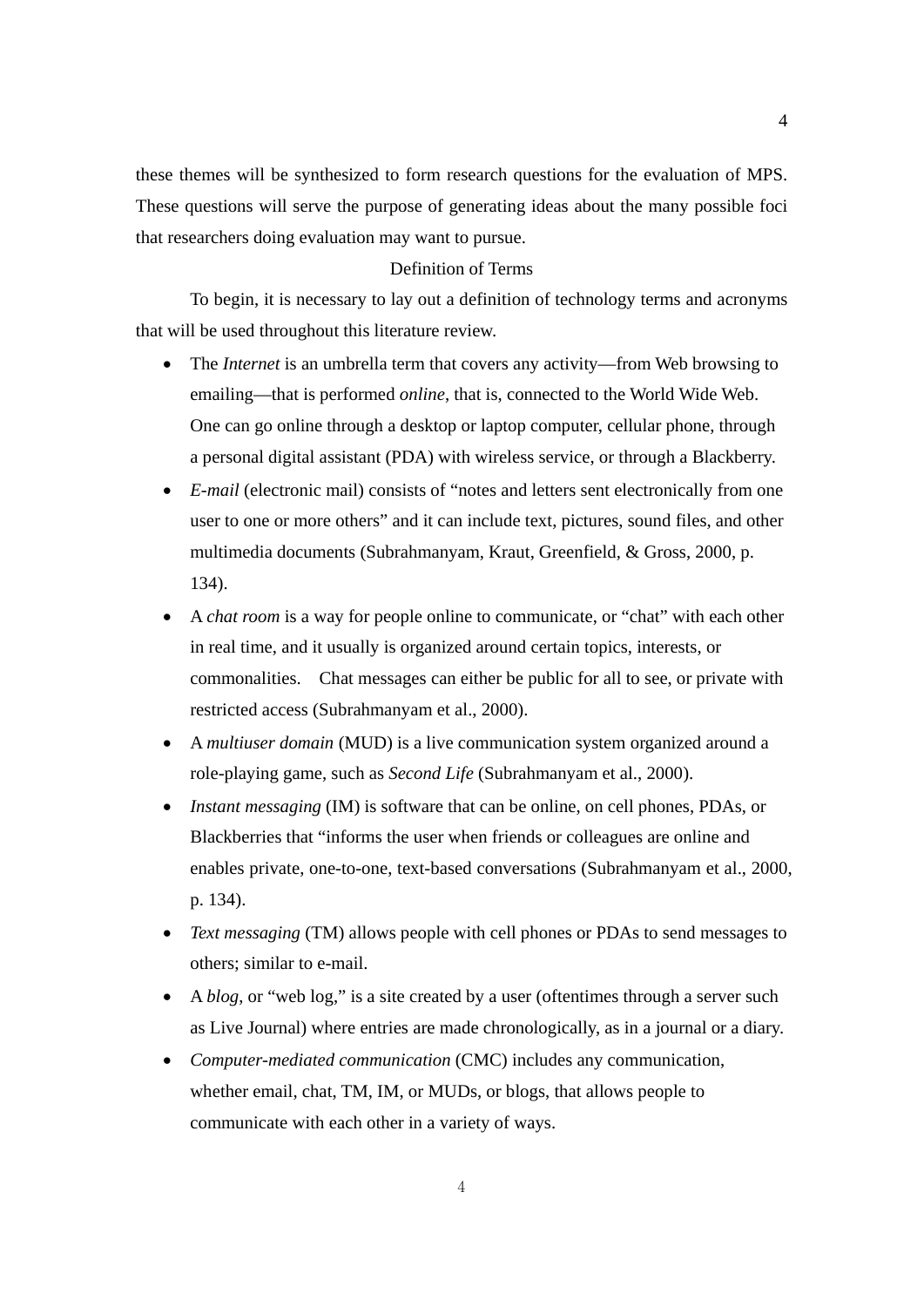- *Netspeak* includes a variety of acronyms and slang that is used in CMC to shorten messages (BRB = be right back), communicate more quickly and informally  $(Gratz = congratulations)$ , and to communicate emotion  $(LOL = \text{laughing out})$ loud). Netspeak does not follow the grammar, punctuation, and spelling rules of proper English.
- Finally, the term g*ames* or *gaming* in this document refer predominantly to interactive games that can be played online, although some of the research includes games that are on a CD-Rom or separate console system attached to a television.

Most of these terms are activities that fall under Internet use on a computer, however, mobile technology such as cell phones and Blackberries can connect to the Internet and accommodate these activities.

#### Girls Online

 Research shows that today's youth are growing up in a media-saturated environment—spending increasing amounts of time online, in homes with that are gradually having more computers and Internet access, using the Internet in very social ways, and multitasking while on the Internet.

# *Millenial Genration*

The current generation of teens is labeled the "Millenial Generation" (Howe & Strauss, 2000). According to Howe & Strauss, this generation has the highest number of teens America has ever seen, and they are more affluent, better educated, and ethnically diverse. They are also the most media and technology-saturated culture of youth ever in existence; in which cell phones, the Internet, email, instant messaging, text messaging, Ipods, electronic games, and user-generated content such as MySpace pages and YouTube videos are integral parts of their lives. Eisenstock (2007) notes that youth of this digital generation are content consumers, content creators, media-morphers, multitaskers, and have a mobile lifestyle. Moreover, millenials "find empowerment in a fragmented media landscape that confused and overwhelms adults" (Harris Interactive, 2003a, p. 11). *Internet in the Home* 

Studies on the amount of time spent online and about the Internet in the household show trends towards higher computer and Internet usage and an increasing amount of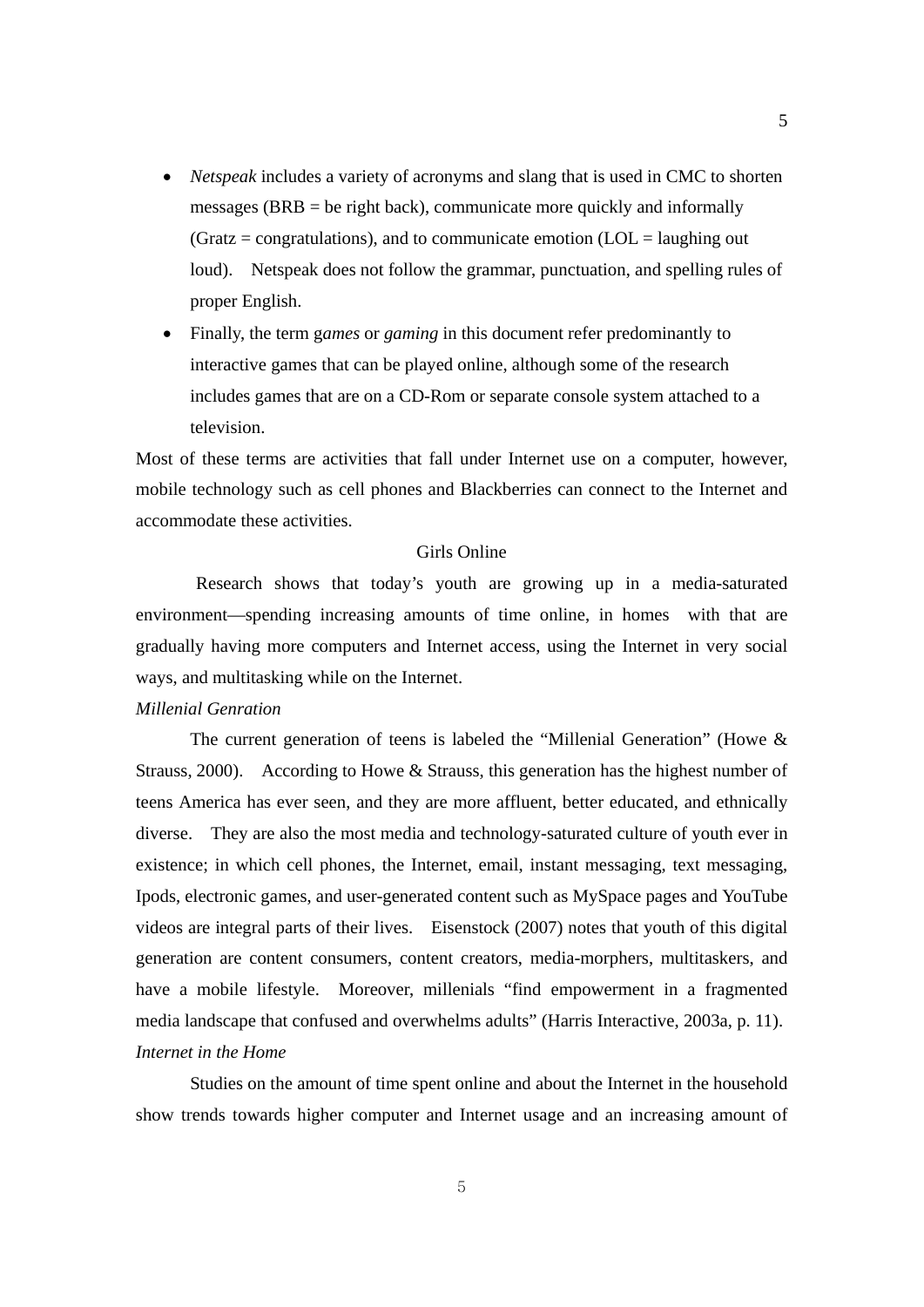computers—many with Internet access—in children's bedrooms. Due to the higher turnover rate of computers versus television or other fairly stable media technologies, older computers are placed in children's bedrooms. Livingstone and Bovill (2001) found this hand-me-down effect to be true with television and other media technologies in the home that are upgraded. The new technology usually goes in a shared family space, whereas the old technology goes into children's bedrooms, providing for increasingly media-rich bedrooms for kids and making kids' media use more individualized and private rather than a social activity.

The 1997-1998 U.S. Census reported that 57% of homes with children and adolescents had a computer, and that 60% of children used the computer at least three days per week. At this time, 34% reported having Internet access (Becker, 2000). In 2000, a survey of 1,235 parents of 2-17 year-olds by the Annenberg Public Policy Center found that 70% of households had a computer and 52% of computers had online access. Among 8-16 year-olds, 20% had a computer in their bedroom and 54% of these computers had Internet access (Woodland & Gridina, 2000). Seventy percent of computers were located in an open space, while 30% were located in a child's bedroom or private area (Lenhart, Rainie, and Lewis, 2001). According to the Kaiser Family Foundation, of kids aged 8-18, 86% had computers in the home, with 74% having Internet access (Rideout, Roberts, & Foehr, 2005). Furthermore, thirty-one percent of kids have a computer in their bedrooms, with 20% of these kids having Internet access in the bedroom. Boys (35%) are more likely to have a computer in their bedroom than girls (26%) (Rideout et al., 2005).

#### *Time Spent Online*

Studies vary in their results of how many kids go online and how much time they spend on the Internet, although most agree that television is still the most consumed medium in children's media diets. The Pew Internet and American Life Project in late 2000 examined how 754 teens aged 12-17 use the Internet (Lenhart et al., 2001). According to this study, 17 million youth (73%) use the Internet, and a lesser amount of 29% of children under age 11 use the Internet. The heaviest internet users are teens aged 15-17 (Lenhart et al., 2001).

The Kaiser Family's Foundation landmark *Generation M: Media in the Lives of*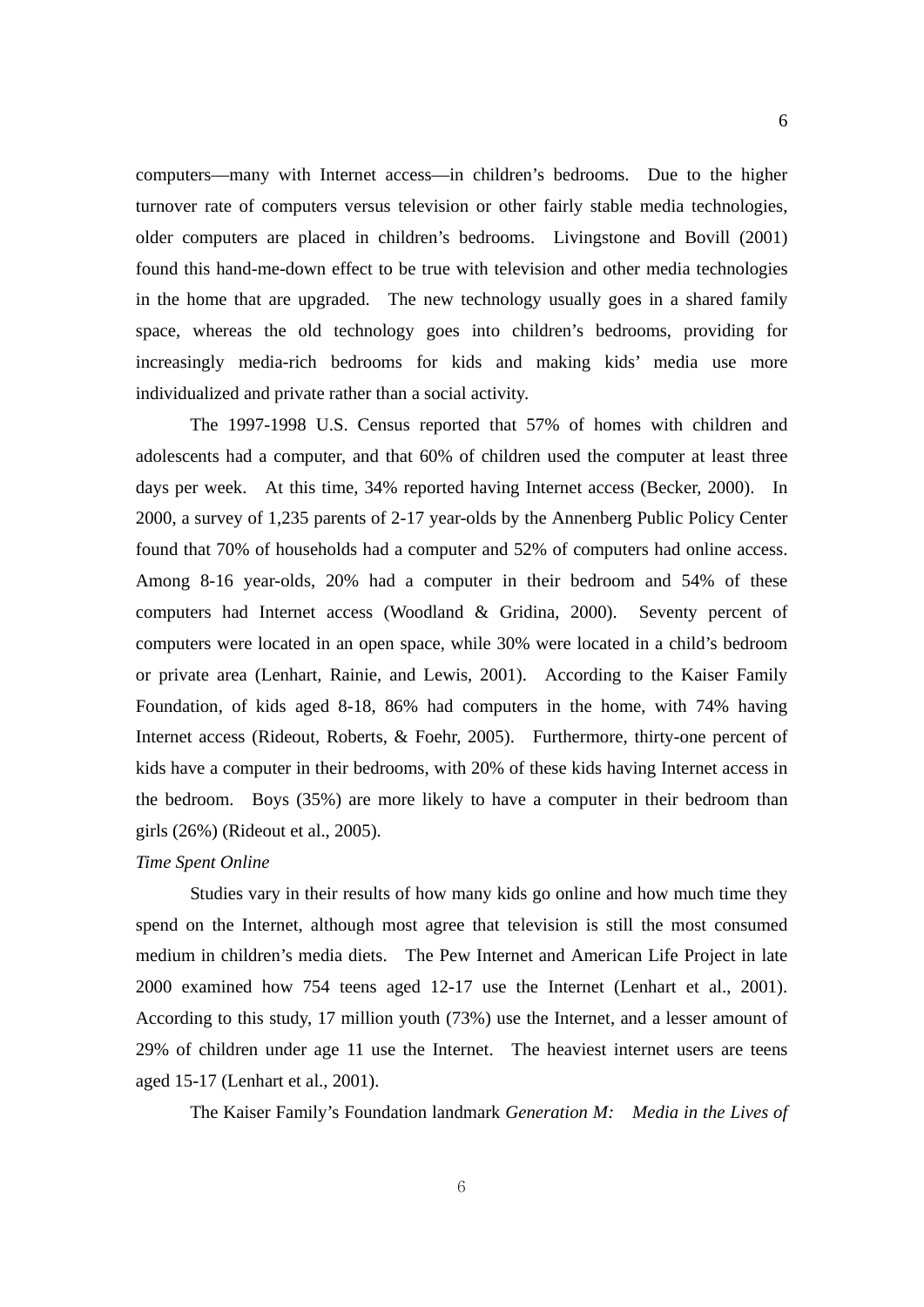*8-18 Year Olds* study drew from a large national sample of 8-18 year-olds, consisting of questionnaires on media use and 700 seven-day media use diaries (Rideout et al., 2005). This study concluded that, in a typical day, young people spend nearly 6.5 hours per day with media (often using more than one medium at a time). Television (81%) and music (74%) were used most, whereas the computer (54%) and being online (45%) were used less. Nearly all young people have used a computer (98%) and have gone online (96%), spending on average approximately one hour per day using the computer outside of school (half of that time they are online). When a computer is in the bedroom a child spends on average 1 ½ hours online per day versus 47 minutes per day in another part of the home. Similar to Lenhart et al. (2001), older kids aged 15-18 spend more time with computers per day  $(1:22 \text{ minutes})$  than younger kids aged  $11-14$   $(1:02 \text{ minutes})$ , and  $8-10$ (37 minutes). This study also found that 16% of kids were heavy media users who had an high amount in overall media consumption, with daily consumption of more than two hours spent online, over one hour watching TV, and over one hour listening to music (Rideout et al., 2005).

In a marketing study, Harris Interactive (2003b), surveyed 2,618 respondents aged 13-24 online. This study found that the time spent on the Internet is now exceeding time spent with other media. On average, 16.7 hours per week are spent online (not including email), 12 listening to the radio, 13.6 watching television, 7.7 talking on the phone, and 6 reading books or magazines (not for school). The Internet was used most by teens aged 13-15 (17.4%), slightly lesser by 16-18 year olds (17.3%), and even less by ages 19-20 (16.2%) or 21-24 (15.5%). The Internet has not increased young people's total time spent with media, but these findings are novel because they indicate youth are using the Internet more, and using other media less. The Internet is donned the "hub," or central medium, while other media are in the background or used to direct a child's online experience (Harris Interactive, 2003a). The Internet, because it provides young people with choice, control, and individual direction, is an active medium: "teens and young adults are searching for independence and control, and the internet gives it to them like no other media" (Harris Interactive, 2003a, p. 2).

### *What Girls do Online*

It is clear that the majority of youth are spending a significant amount of time on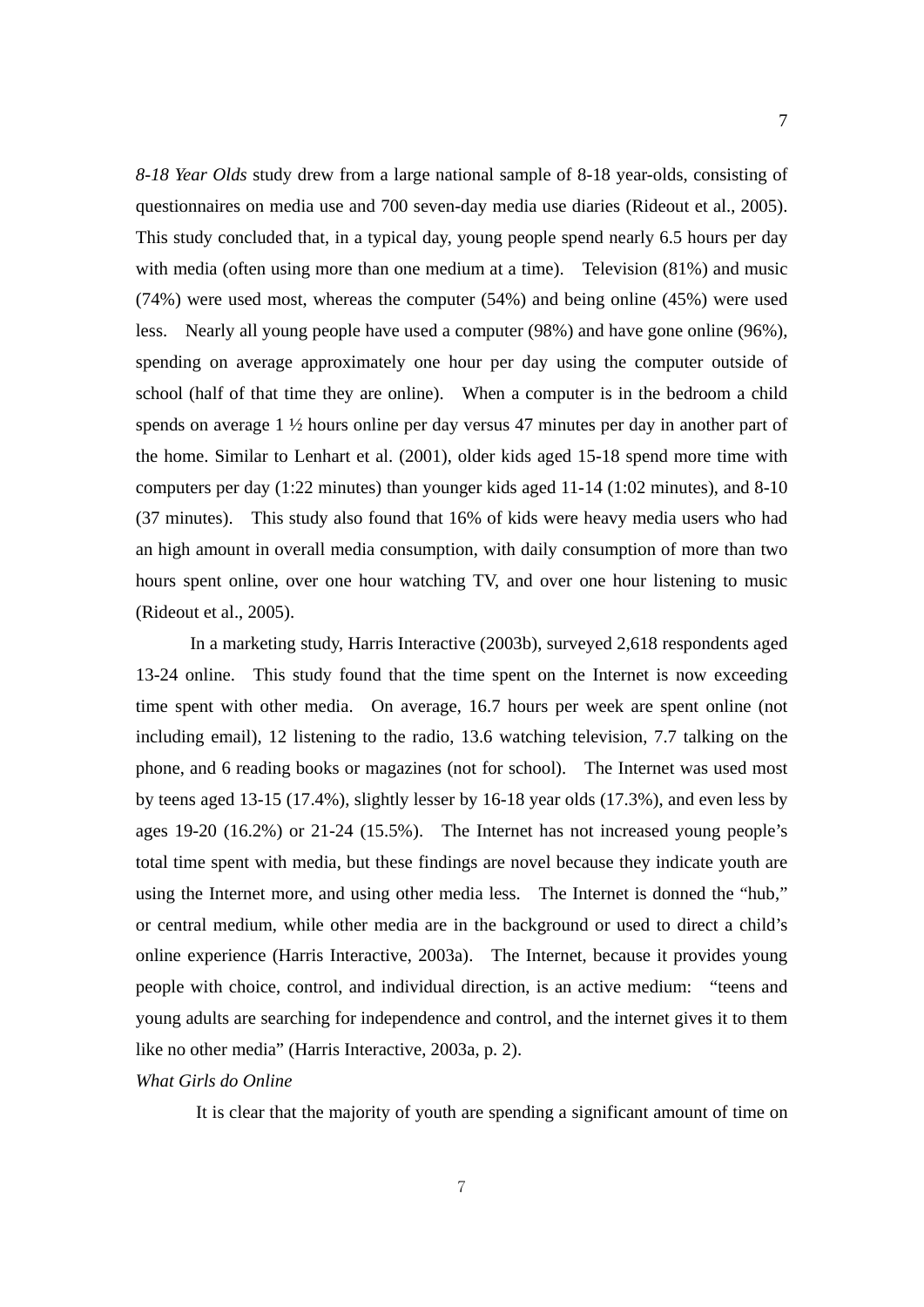the Internet, but boys and girls may use that time in different ways. Subrahmanyam, Greenfield, Kraut, and Gross (2001) used data from the HomeNet study to explore the impact of computer use at home on the development of children and adolescents aged 10- 19. The HomeNet study included 93 families in the Pittsburgh area with computer and internet access to examine the impact of computer use on families and kids. Ninetythree families with computers and Internet access in the Pittsburgh area were followed using interviews and questionnaires from 1995 through 1998. HomeNet showed that as the novelty wore off, feelings of loneliness and isolation dissipated, and people used the internet in more ways that reflected their interests. From this data, the authors found that teens were more likely to use the Internet for social purposes, such as communicating with friends, meeting new people, getting personal help, and joining groups. Teens were heavier users of MUDs and chat rooms and more likely than adults to report meeting new people online. Teens were also more likely than adults to listen to music, play games, and download software (Subrahmanyam et al., 2001).

The U.S. Census from 1997-1998 found that teens report going online to play games and for help with school assignments, but searching for information on the Web went down from 1997 to 1998, while email use increased (Becker, 2000).

The Kaiser Family Foundation report on the percentage of 8-18 year olds who have ever used the Internet for the following: used to IM (66%), download music (64%), search for health information (50%), listen to the radio through the Internet (48%), buy something online (38%), and create a personal Web site (32%). They also found that the most minutes per day were spent playing games (19), IMing (17), visiting Web sites (14), using e-mail (5), chatting (4) and using graphic programs (4). Half of kids report they have searched for health information online (Rideout et al., 2005).

 A different study of 15-17 year olds by the Kaiser Family Foundation found that popular online activities include sending email (94%); researching for schoolwork (94%); searching for information on music, movies, and TV (85%); playing games (81%); downloading music (80%); getting news (78%); participating in chat rooms (71%); checking sports scores (50%); and buying something (36%) (Rideout, 2001).

Borzekowski & Rikert (2001) found that nearly half (49%) of 412 socioeconomically and ethnically diverse  $10<sup>th</sup>$  graders use the internet to get health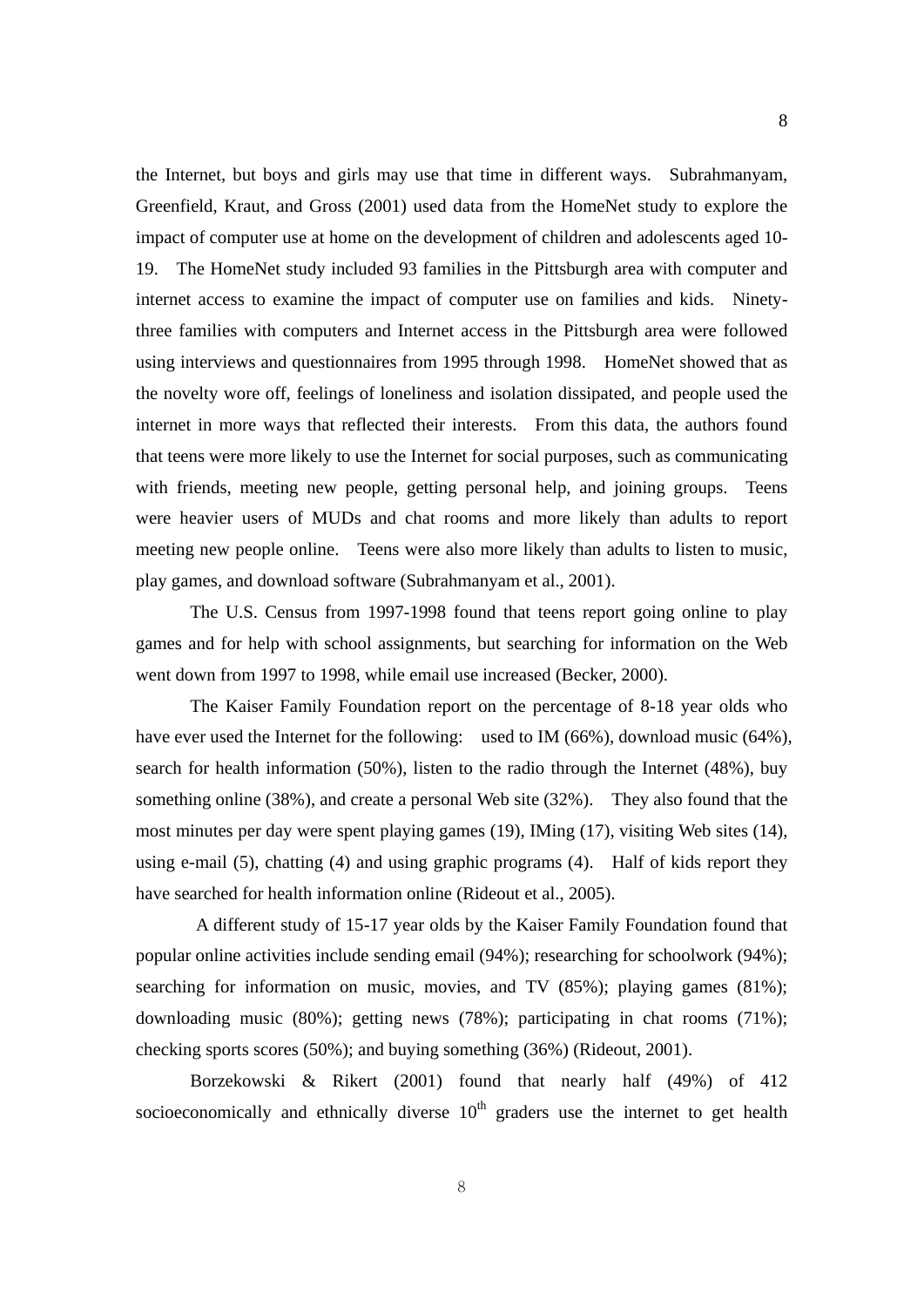information about topics such as sexually transmitted diseases; diet and exercise, and sexual behaviors. Girls found looked up health information about birth control, diet/nutrition and exercise; and different forms of abuse (physical, sexual, and dating violence).

Harris Interactive (2003a) found that, among 13-24 year olds, the most common things to do online were:

- Search engine: used as a first stop when searching for information
- E-mail: used when showing off something (photographs) or exchanging information (party locations)
- IM: used for conversations with close friends, and common for several IM conversations to take place at once
- Games: used for amusement and escapism
- Browsing: used to search for new trends and the latest products
- Bookmarks: used as "signposts" to find out about news and investigate purchases as an easier way to cut through the clutter of the Web

Interestingly, it was found that youth do not aimlessly "surf" the Web, but that they focus on key search terms and use search engines to navigate the content, with some mild wandering in the search process.

In regards to why young people make the media choices they do, Harris Interactive (2003b) claims that it begins with an activity or need for the media, and then the most effective media that can deliver that need is chosen—increasingly it is online media. The Internet was chosen "to meet someone new" or to "meet someone really different from me;" to "be sure I have accurate info about something" and to do "research for school;" or to "find out where I can buy something" or "comparison shop" (p. 2) The Internet is used when the preferred activity has an information seeking component. *Multitasking* 

 While kids are using the Internet, they most often are doing other activities at the same time, also known as multitasking. Among 8-18 year olds, about 26% of the time young people are multitasking—using two or more media at the same time (Rideout et al., 2005). In 798 media diaries and survey responses of 3-12 graders who were asked to keep track of multitasking use, young people were more likely to use multiple media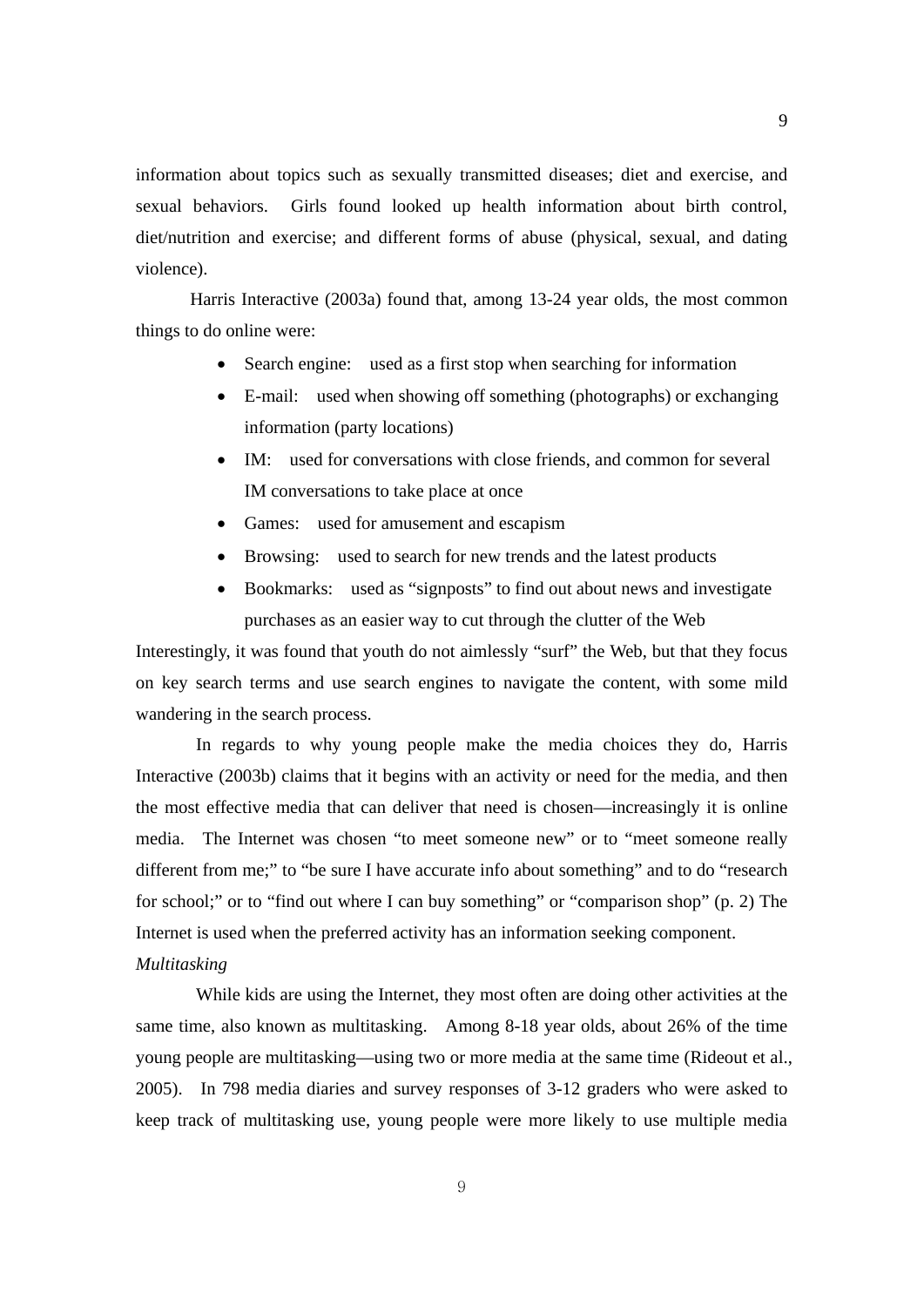together when IMing (74%), surfing the Internet (74%), and playing computer games (67%) (Foehr, 2006). Only 17% multitask while watching television. Girls were more likely to be multitaskers than boys (Foehr, 2006).

 In a study of 13-24 year-olds, multitasking was found to be very common. When on the Internet, 68% of young people in this age group are listening to CDs or MP3s, 67% are eating, 50% are watching TV, 45% are talking on the phone, 45% are listening to the radio, 44% are doing homework, 21% reading, and 5% doing nothing else (Harris Interactive, 2003b). Thus, multitasking does not only mean using other media, but also doing other things such as eating or doing homework. Multitasking is seen as a potential problem because it may leave little time for reflection and thought, creativity, and divided attention, and may have a more profound effect on children who have attention-deficit and learning disorders (Foehr, 2006).

 Now that a grounding has been provided on issues of Internet in the home, time spent online, what youth do when on the Internet, and the issue of multitasking, the stage is set to examine gender differences regarding how girls experience the Internet differently than boys.

## The Gender Divide

Scholars have noted a "gendered divide" in how boys and girls use the internet, finding that boys are heavier and more technically skilled computer and Internet users than girls. This gendered divide has been an issue historically for women and girls the fields of math, science, and technology (American Association of University Women, 2000).

#### *Girls and Boys Online*

Most of the research shows that boys are more likely to use the computer and Internet to play games, whereas girls are more likely to use it for social purposes and CMC. During an average week, teen boys spend slightly more time online than girls— 7.6 hours versus 6.9 hours (Kaiser Family Foundation, 1999). Fifty-eight percent of boys used the Internet compared to 44% of girls, even though they had equal access. Computer games were more popular with boys, however, 56% of girls spend more time sending and receiving email than 43% of boys. (Subrahmanyam et al., 2001). Boys have been shown to be heavier Internet and game users than girls. Seventy-five percent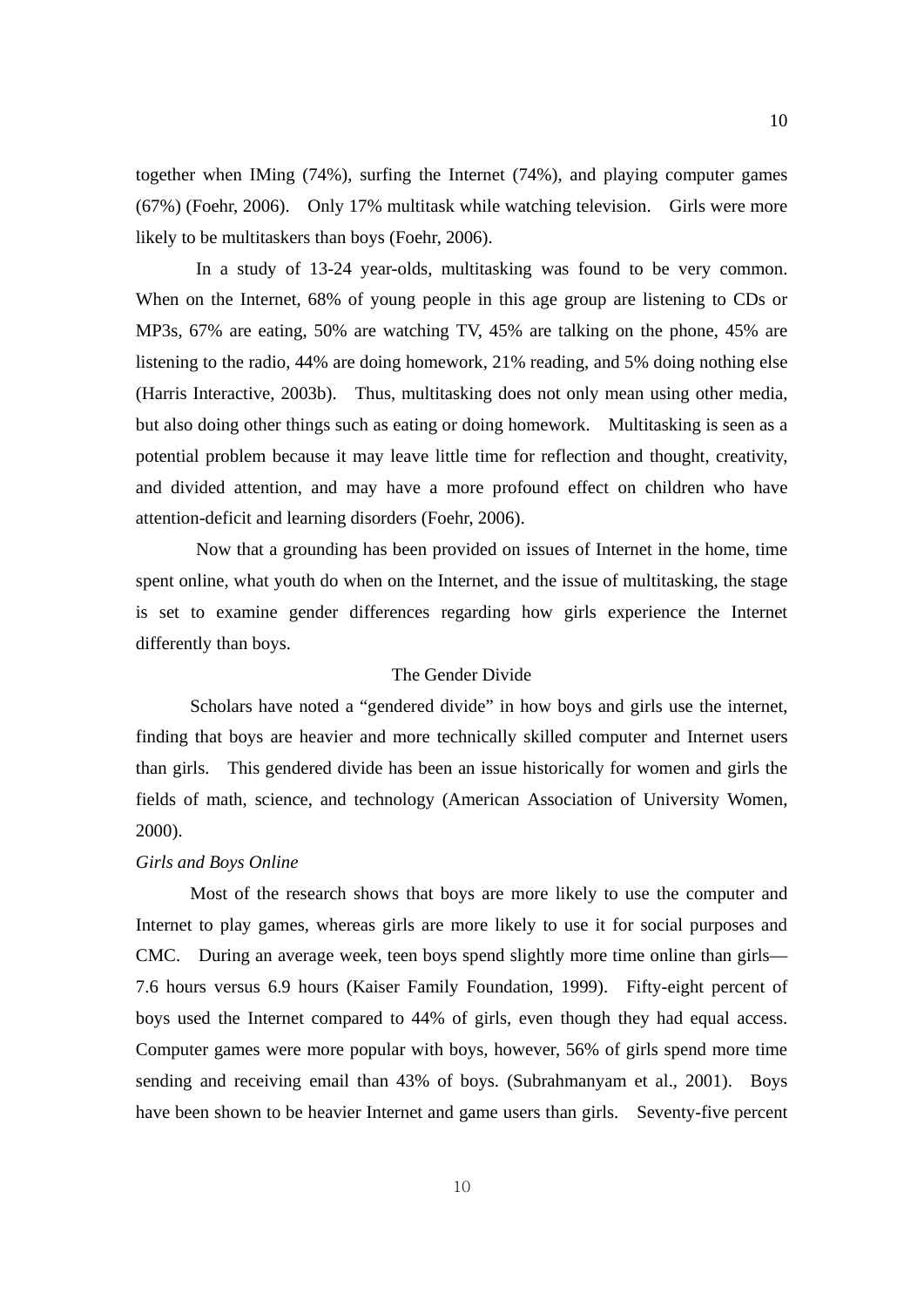of 12-17 year-old boys play online games compared to 57% of girls (Lenhart, et al., 2001). Girls and boys also look for different information online. A survey of teens 14- 19 showed that boys use the Internet for fun, games, to find out about music, whereas girls used the Internet to find information about fashion and to search on colleges and universities (La Ferle, Edwards, & Lee, 2000). Moreover, girls preferred the communication uses of web, using it for email and IM more than boys, and boys preferred downloading games and music, trading and selling things, and creating Web pages more than girls (Lenhart, et al., 2001).

Roban's (2002) study of 1,246 girls 13-18 including focus groups, journal research, written and online surveys found that online, girls spend most of the time socializing, searching for information (song lyrics and school research), and using it when they are bored. When girls are socializing online, they discuss boys and romance, school and friends, social plans, personal problems (family fights or depression), or "socially relevant topics" (drugs or current events). Girls also used the Internet to search for information on topics they know little or nothing about, or those topics they are embarrassed to talk about in person.

 In an study on computer use, experience, attitudes, and preferences of 11-12 year olds (144 girls, 220 boys) and 15-16 year olds (273 girls, 302 boys), Colley and Comber (2003) found that in both age groups, boys liked computers more, they were more confident in their use, and used computers more frequently out of school to play games. Older girls had the least positive attitudes toward computers, which the authors hypothesize is due to gender stereotyping and socializing. Their findings conclude with slight evidence in change of the gender divide, but regardless to their increased exposure to computers, girls use them less, like them less, and evaluate their own abilities less favorably than boys, who are self-confident with computers and use them more. Boys were found to prefer computer games most, whereas girls preferred using e-mail. Girls also viewed computers as a tool to complete a task, whereas boys see computers as a means for play and mastery.

A most interesting finding in light of evidence on the gender divide is that 58% of "girls tend to see themselves as the most computer-savvy members of their households" reporting mothers as the next "savviest" computer user in the household (14%), brother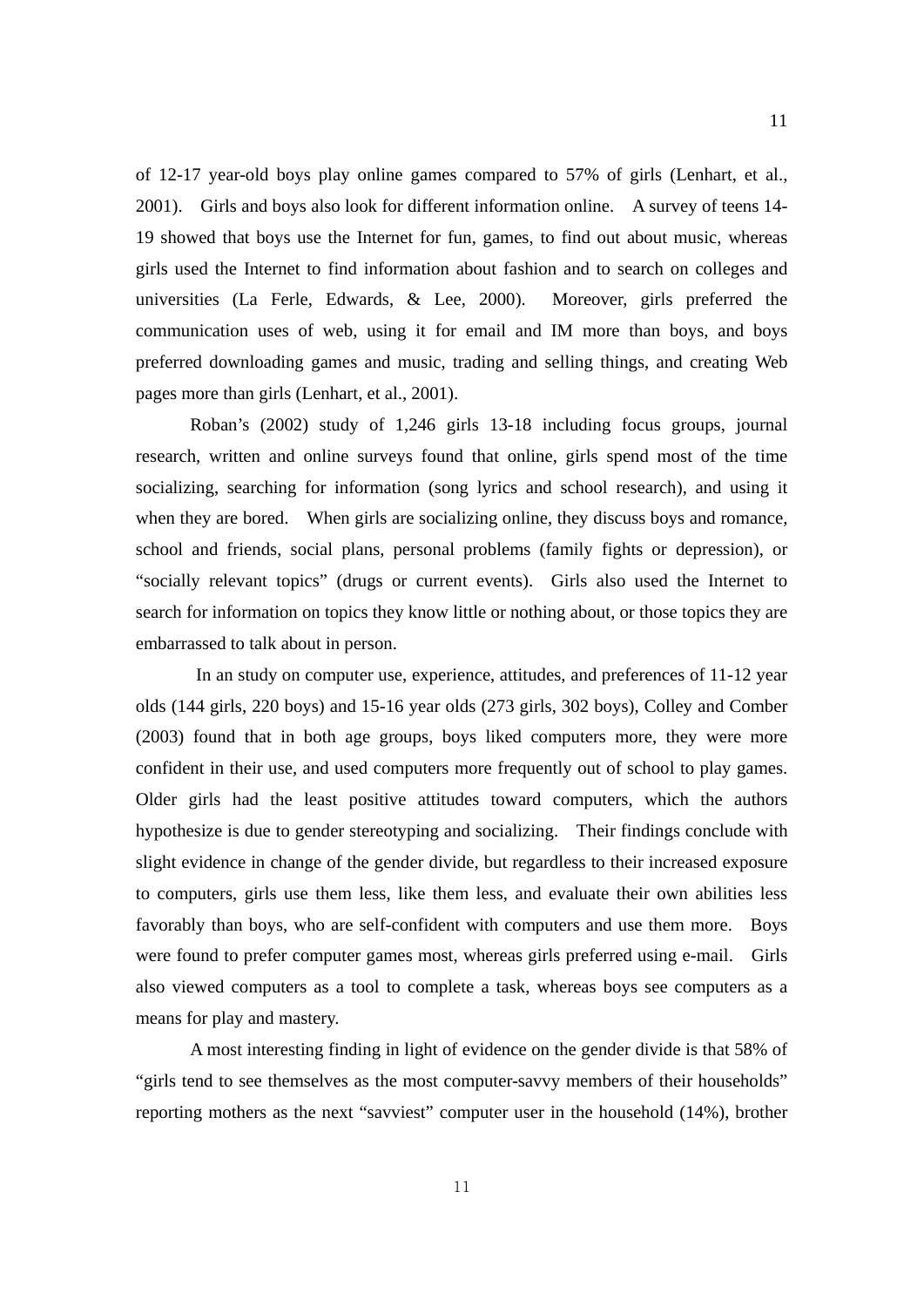# (12%), father (11%) and sister (5%). (Roban, 2002, p. 10). *Girls and Games*

 As mentioned in the research on the gender divide, boys prefer playing computer and online games much more than girls. Most researchers agree that boys are more likely than girls to choose to play computer and online games, even though they both may have the same access and skill level with computers (Agosto, 2004). Boys spend an average of 64 minutes per day playing games, whereas girls it's only 30 minutes per day (computer and console) (Woodland & Gridina, 2000). Girls are more likely to consider the computer and computer games as "boys toys" (Agosto, 2004).

 Agosto's literature review on computer games and the gender divide (2004) organized the main findings of the research on gender and games into five themes. Agosto's first theme, "the computer gaming gender rift," confirms that there is indeed a gender divide with girls and games. As girls mature, their interests in computer games decline. The exact cause of this decline is uncertain. It may be that games are designed and marketed to boys, or girls feel less comfortable or have less experience with computers, or that technology plays a lesser role overall in girls' lives. A second theme is of "negative representations of females in computer games." Agosto cites the Children Now (2001) study of gender portrayal in video games, which found only 16% of characters in the top console video games were female, and when female characters were present, they were often portrayed as a bystander or victims. Characters were also highly stereotypical, with large breasts, unusually thin, and scantily dressed. These kinds of representations can influence both boys and girls to internalize stereotypes about women. Agosto's third theme "gaming and academic achievement" finds young people who play games are more likely to go into computer careers. Playing computer games can lead to an increase in computer literacy and interest in computer careers. Fourth, "the negative effects of violent video games" found that heavy video game playing may be associated with lower self esteem and negative behavior, and that violent games can be damaging to girls' self esteem. The fifth theme is "girls' preferences in computer game content," in which boys prefer themes of good and evil, action, and competition, whereas girls prefer storylines, character development, non-competition, real life locations (home and neighborhoods), strong female characters that make decisions and take actions,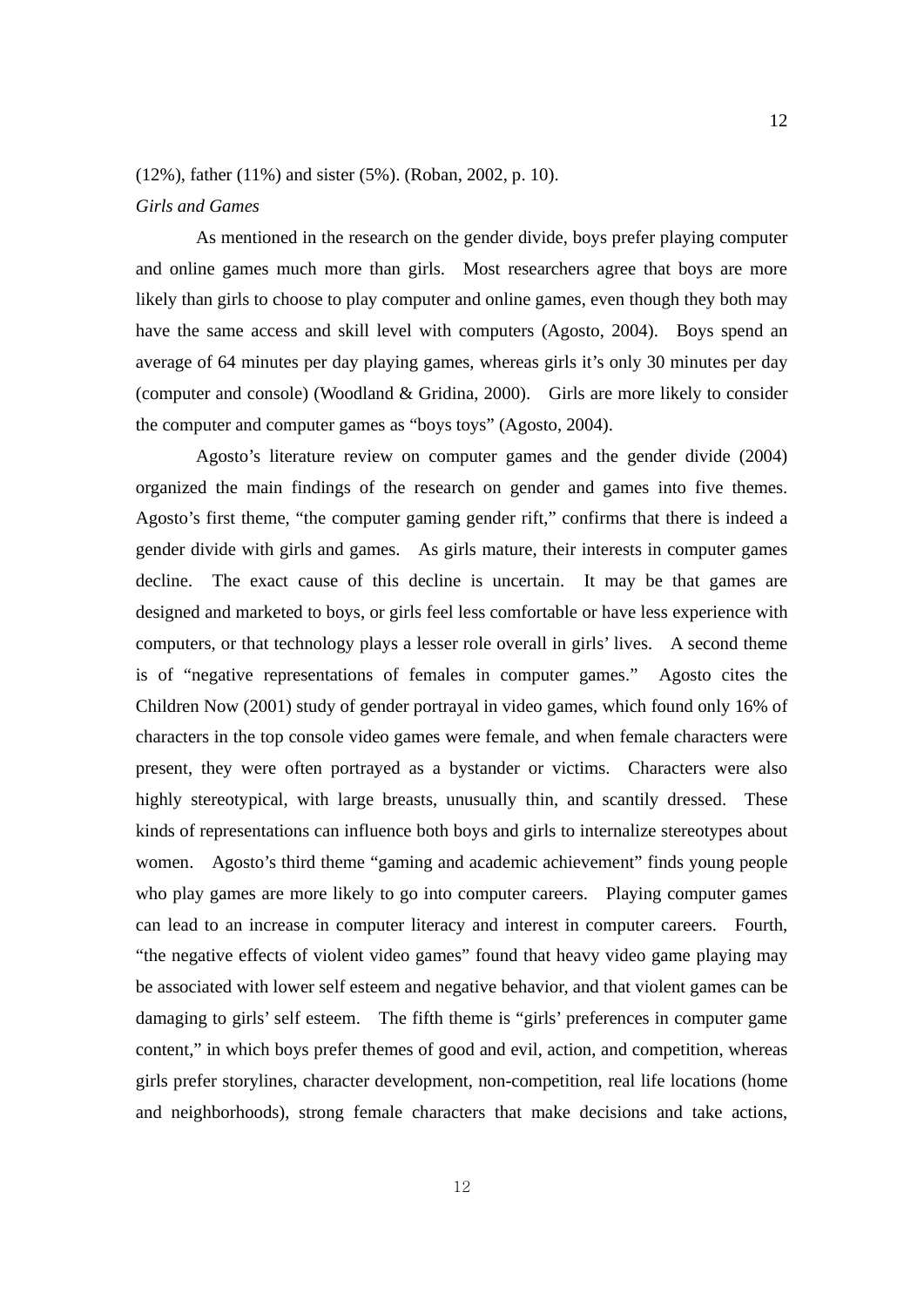ability to play the main character, focus on human relationships, and educational value. The final theme, "girls' preferences in computer game design" discusses girls preference of collaboration while gaming (such as playing with another girl or small group), their inclination towards a high quality of visual design, and their liking of games where they can communicate with other people.

One reason for the decreased in interest in girls and games is the lack of games that are designed for, appeal to, and that are marketed toward girls. Boys have been found to prefer themes of violence, control, competition, action, and sport, whereas girls preferred puzzles, spatial relation, and educational games (Woodland & Gridina, 2000). Children Now (2001) looked at 70 of the top-selling computer and console video games, finding that most appeal to and are marketed towards boys. Based on their typology of "girl friendly games," only 8.5% of the 70 games were deemed girl-friendly, and half of these games were for the PC. Most of the games—61%--included fewer than half of features that girls enjoy. Included in the girl friendly games' 13-point typology was: creative component; puzzle elements; cooperative play; available; solicited help; female player-controlled characters; realistic setting; positive, unsolicited feedback; slow or variable pace; predictable rules; clear explanation of rules; absence of violence; absence of killing; and absence of evil characters.

In the early 1990's, girls were seen as a market for video games, and feminist scholars worked with video game designers to try to produce games that appealed to girls to urge girls to become more involved with computers and gaming (Wartella, Lee, & Caplovitz, 2002). However, several years later in 1998, the top selling computer game was *Barbie Fashion Designer*, which was "the first piece of entertainment software to garner a mass market with girls" (Subrahmanyam & Greenfield, 1998, p. 46). Although the Barbie game appealed to girls because it included nonviolent action, allowed for roleplaying in a real-world setting, and appealed to girls' play preferences, it can be seen as reinforcing female stereotypes (Subrahmanyam & Greenfield).

The gender divide in gaming may be closing, as Gross (2004) found no differences between boys and girls' time spent online or gaming differences in a sample of 261  $7<sup>th</sup>$  and 10<sup>th</sup> grade adolescents. Although Gross found a small group of heavy gamers (who were mostly boys), it was not significant within the sample. Yet, there are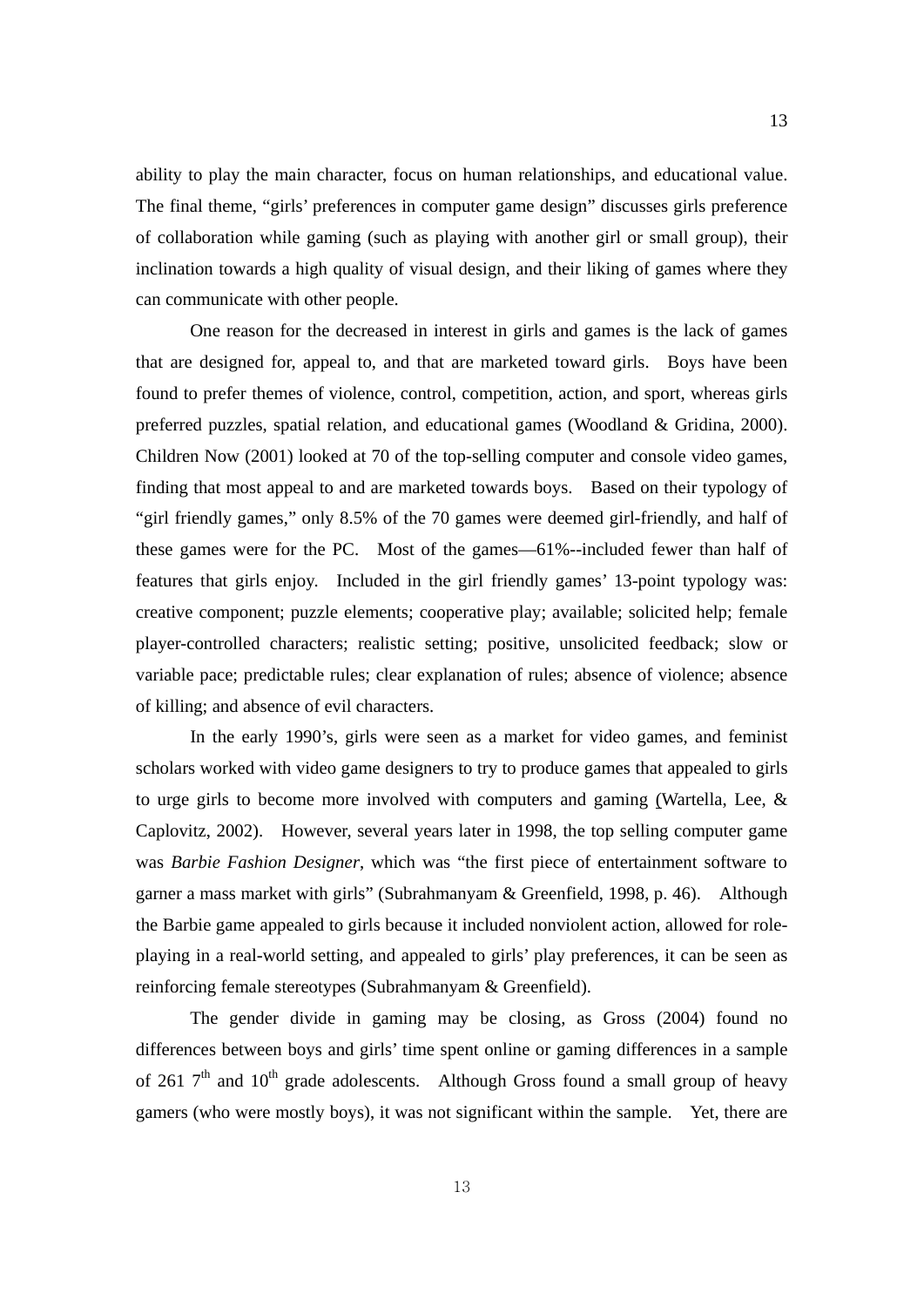still barriers of support for women and technology. Denner, Werner, Bean, and Cample (2005) discuss three kinds of barriers: personal, social, and structural. Personal barriers include a lack of skills; lack of positive experiences with computers; and a misconception that working with computers is only a solitary activity. Social barriers include a lack of social support or encouragement from family, friends, peers, or teachers; stereotypes and role expectations about girls and technology; a lack of women role models; and lack of access due to boys dominating resources. Structural barriers include girls' dislike of technically-focused programming in classes, program manuals that are written by men for men; instructional methods that exclude girls; and girls' feelings that the field lacks social relevance (Denner et al.). Making the right kinds of games that appeal to girls is just part of the solution—solutions must come from a variety of angles: "there is no reason to expect an interest in interactive games to directly translate to an interest in technology and science, for their boys *or* girls. Rather, an interest in these areas are cultivated through multiple avenues (e.g., parental encouragement), not only through interactive games" (Wartella et al., 2002, p. 9).

### Online Spaces for Girls

Girls can participate in the online landscape is by participating on sites that are empowering or safe and also by voicing their own identity and creating their own spaces. *Websites for Girls* 

In a textual analysis of the most popular teen magazine websites for girls, messages to girls were found to be market-driven and appearance-focused (Lambre & Walsh-Childers, 2003). The magazines were framed as giving "friendly advice" rather than as marketing products. Three major messages include: 1) beauty is a requirement; 2) beauty can be achieved by purchasing products; and 3) the magazine can help you find the right products. Authors found that online teen magazines mimic the norms of print teen magazines.

Online spaces, especially if they allow unmonitored live chat may not always send empowering messages or be safe (see Tynes, Reynolds, & Greenfield, 2004), but there are places girls can go that are girl-centered and that deal with girls' issues. There are sites where girls are participating and their voices are heard by redefining the cultural construction of girlhood to include confident, independent girls who celebrate diversity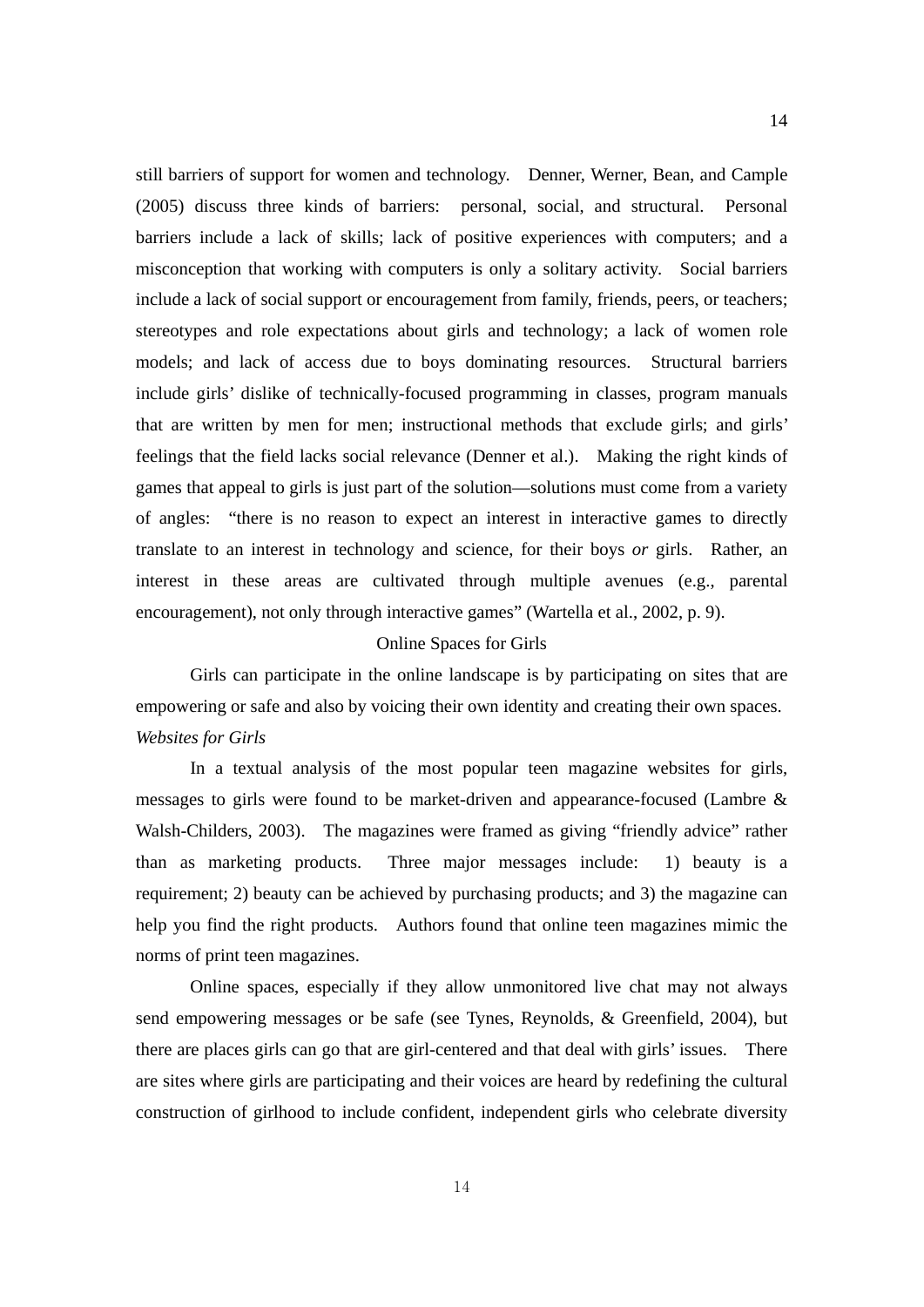(Takayoshi, Huot, & Huot, 1999). Walsh (2005) examines Blue Jean Online as a space that challenges traditional magazines that reinforce stereotypical meanings about girlhood and construct femininity as attractiveness and consumerism. Using qualitative interpretive analysis of magazine content and girls' postings in three separate intervals over a one-year period, Blue Jean Online was identified as challenging the norms of gender and sexuality by emphasizing political activism and urging collective social change. (Unfortunately, just two years later, Blue Jean Online is no longer in existence.)

 Merskin (2005) studied content from user contributions on About-Face (www.about-face.org), a web site for girls and parents for media education and activism. Merskin claims that girls have the option of either "good girl" or "bad girl," but that About-Face disrupts this dichotomy with a third identity of "Jammer Girl," who rejects the either/or of good/bad girl. The Jammer Girl creates a third space for girls by emphasizing informed inquiry and the tenets of media literacy.

#### *Girl-ProducedMedia*

 One way that girls can participate in the online landscape is by creating their own media. Girls may do this by participating in chat rooms and MUDs, creating their own Web page, MySpace page, or blogs. Stern (2002) claims there are four reasons that the Internet is an appealing place for girls to express themselves: 1) the public nature of the Internet allows girls to address a larger number of people than they have access to in their offline lives; 2) girls have the ability to interact online with more people like themselves; 3) girls can control their self-image they project on their Web pages and decide how much personal information they want to reveal; and 4) girls can more freely disclose information, explore taboo topics, or experiment with self-presentation anonymously to others who are anonymous.

 Scoudari (2005) explored how teen girl fans of television shows (*The X-Files*, *E.R.*, soap operas) negotiated subjectivity and identity in Usenet newsgroup archives. Girls' postings included themes of character identification or dis-identification; attitudes toward the producers, creators, and actors; a defense of teens as a group, and comments about related interests and everyday life. Girls could adopt a variety of positions in regards to the same media text, and there were identity negotiations of gender and age.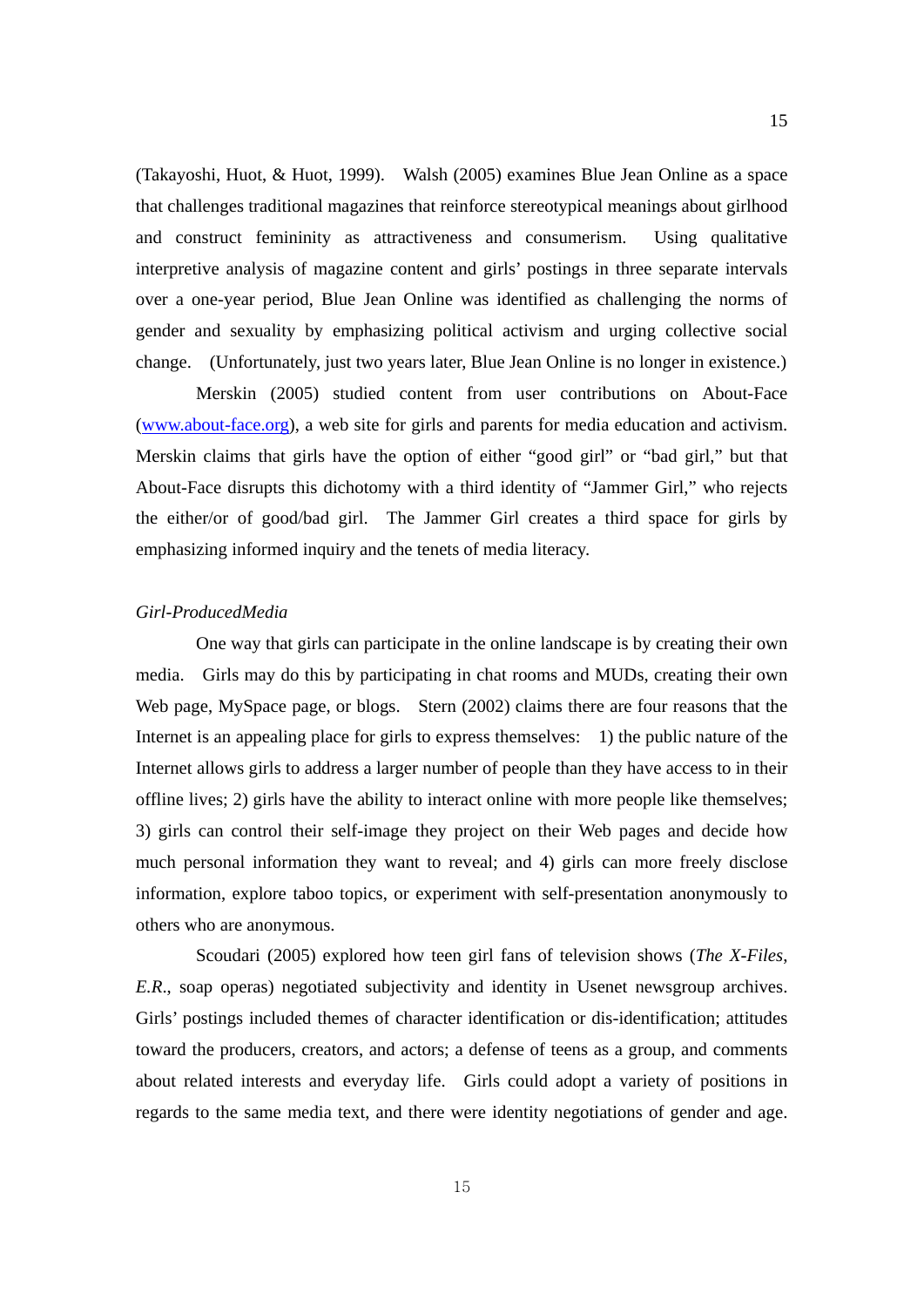However, Angela McRobbie's popular teen codes of romance, fashion and beauty, emotions, pop stars and music, and romantic individualism were upheld in the data, showing that in negotiating identity, girls may be demonstrating gender stereotypes.

 Another textual analysis by Gregson (2005) examined girl-created Web Sites and posts on bulletin board posts of girls who participate in online *shoujou* anime fan culture, (*shoujou* is animation created by women for a female audience, with strong female lead characters). In this data, it was found that girls were more interested in discussing and devoting Web Pages to the *bishonen* (beautiful boy) anime characters rather than discussing the girl characters. This is similar to what Angela McRobbie ahs found with girls identifying with male heroes in romantic stories. Girls demonstrated knowledge of technical ability with producing online content and shared knowledge of anime and Japanese culture. Although girls were active in online anime fan culture (a stereotypically young male realm), they were more concerned with romance and *bishonen* characters.

 Mazzarella (2005b) explored nine girl fan Web sites celebrating teen idol Chad Michael Murray. Girl producers were found to actively create media content, but the underlying messages in their sites reproduced tropes of teen idol celebrity magazines. A connection of girls' knowledge of this celebrity was made to Fiske's notion of "capital accumulation" and helped girls discriminate a community of "true fans," along with constructing Murray as the ideal romantic hero. Mazzarella speculates that the adoration of male celebrities represents a way for teen girls to cope with new feelings about the transition to sexuality.

 Two studies by Stern (1999, 2002) examined the adolescent girls' self-expression on their Web pages. Stern (1999) used qualitative, descriptive analysis to identify themes in style, content, and self-disclosure of ten Web pages authored by girls aged 12- 17. Three tones of web pages were identified: spirited, somber, and self-conscious. Spirited Web pages were cheerful with girls constructing their personal as "self-confident and generally pleased with life" (p. 26). Sombre pages "presented an on-line self that appeared disillusioned with life, angry with friend and family, and gravely introspective" (p. 26). Lastly, pages that were self-conscious in tone were a mix of spirited and sombre, where girls "combined happy images and thoughts on the same page as depressing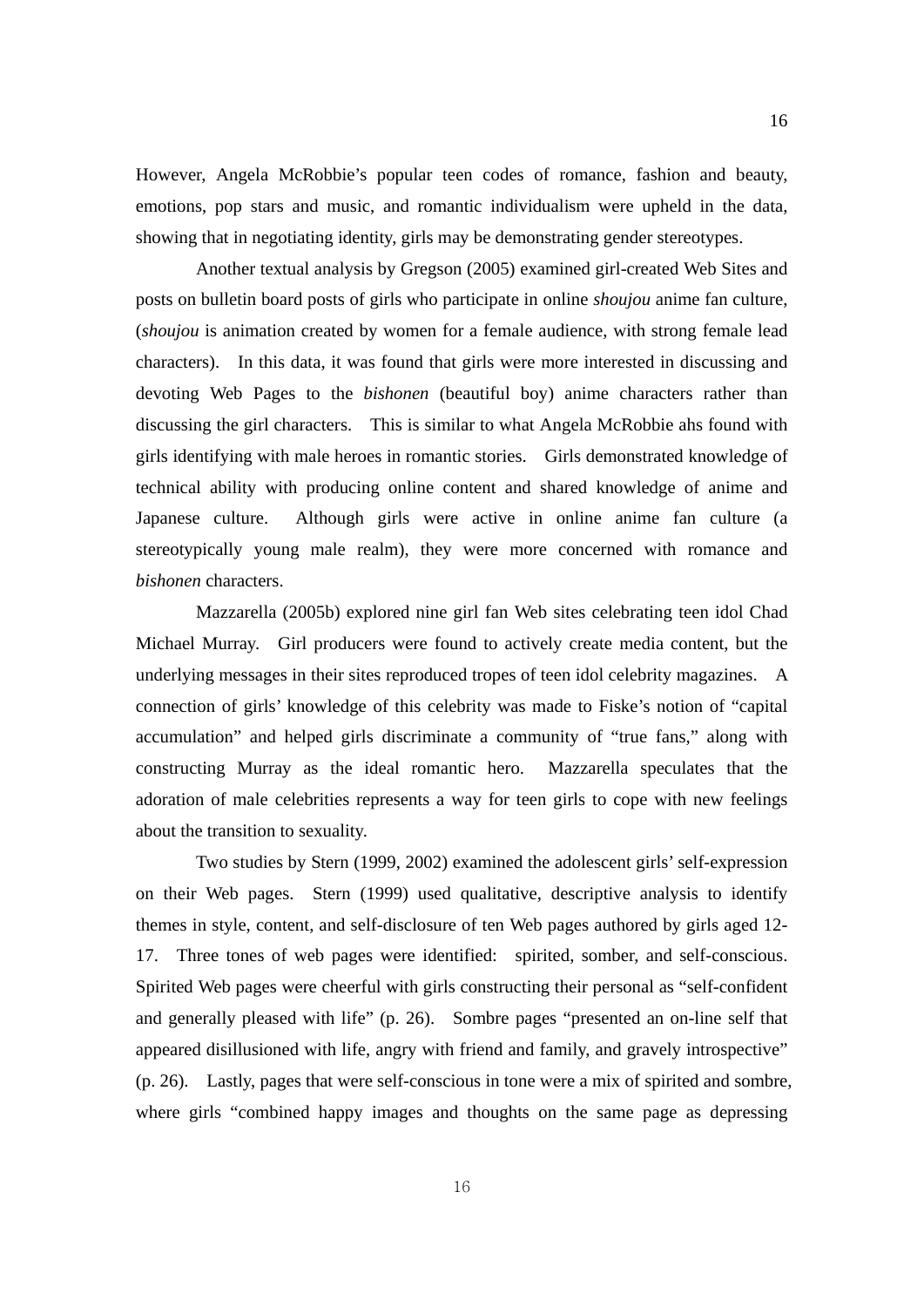pictures and writings, qualifying their words and discrediting themselves repeatedly" (p. 26). These findings indicate teen girls are using Web pages as forms of self-expression in different ways and in varying degrees of self-disclosure and introspection.

 Stern's (2002) continuation of the previous study used ethnographic content analysis to examine the self-disclosure of ten Web pages of girls aged 14-17, from various parts of the United States. The self-disclosure on these pages were examined through the lenses self-clarification and self-expression. Self-clarification is when girls share thoughts, beliefs, attitudes, and values as a way to think through those thoughts and explore their views. Self-expression is any expression that helps release emotions in a cathartic way, enabling girls to explore feelings. The analysis resulted in three categories of self-disclosure: *self-descriptions*, which included both perfect and imperfect representations of girls' selves; *self-perceptions*, which included girls' views on topics such as politics, school, careers, health, religion, and sex (the latter two were most prominent); and *self-representations*, in which girls included photographs (including photos of themselves), drawings, and artifacts from popular culture and the mass media. Stern concludes that girls home pages serve a performance of public and private self in a diary-like format.

 Another study looked at teen girls' blogs to examine the ways girls use blogging as a tool for self-expression for an interpersonal and mass audience (Bortree, 2005). Although blogs are a form of CMC, they are considered "primarily a monologue" rather than two-way communication (Bortree, p. 37). Bortree conducted an ethnographic study of 40 blogs, an in-depth analysis of six blogs, and 13 in-depth interviews with girls aged 16-18. Blogs were used in interpersonal ways by providing a means to share with other friends who had blogs, and also by allowing girls to communicate what they might not in person, which can build intimacy among friends. Girls used blogs as mass communication by negotiating their presentation of self to a wider audience, and in this case, were more careful about what they decided to disclose, or framed their "mass audience" disclosures in a way that addressed the wider audience. Overall, Bortree found that girls overwhelmingly use the self-presentation strategy of ingratiation; "to win the affection and approval of others," presenting themselves as accepted and socially competent (p. 35). This way, girls could be a part of the mass audience and also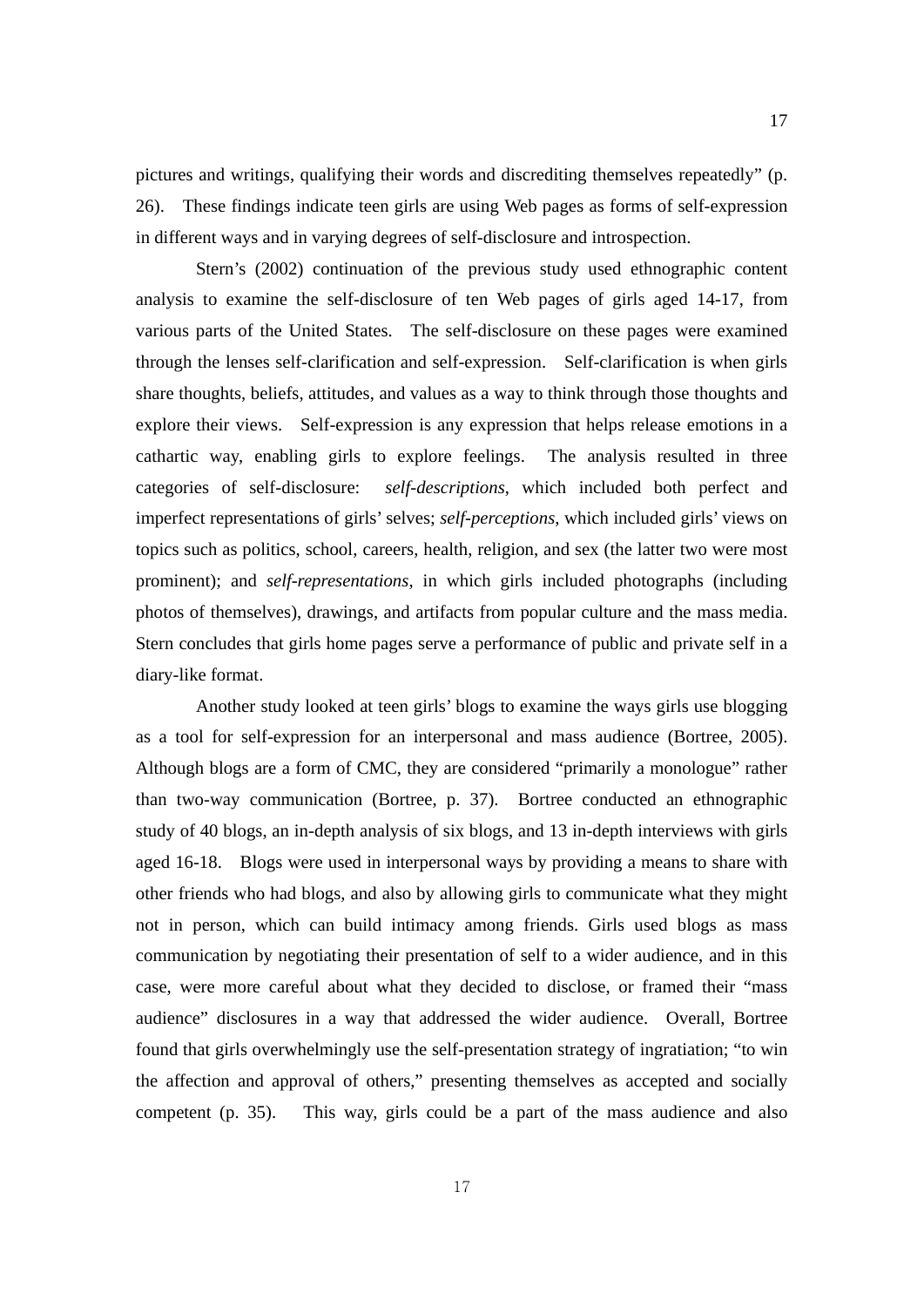maintain their position in their intimate group of friends.

 Based on these examples, girls may produce online content for several reasons: to negotiate identity and self-expression, participate in fan culture, and to explore issues emerging from their developing sexual identities, and to communicate to dually communicate to an intimate and mass audience.

# Online Communication and CMC

As mentioned earlier, girls are more likely to use the Internet as a tool of communication and social networking. Teen girls aged 13-18 were more likely than boys to use the communication tools of email, cell phone, landline phone, IM, social networking Websites, and TM (Martin & Crane, 2007). As children grow into teens, the use of the Internet for this purpose appears to increase. A large jump between 11 yearold tweens and 14 year-olds teens report that the older age group reported higher usage of email (94% older versus 66% younger), IM (77% versus 34%), and social networking Web Sites (68% versus 19%). Thus, tweens are less likely to have used social networking sites than teens (Martin & Crane, p. 1). Gross (2004) found little difference in gender differences online in  $7<sup>th</sup>$  and  $10<sup>th</sup>$  graders, and found CMC occurred in private settings like email and IM (rather than public chat rooms, blogs, or bulletin boards), communication was with friends who were part of their offline lives (rather than strangers), and the nature of the communication was about topics such as friends and gossip. Seventy percent of youth IM at least twice a week, and 45% use IM every time they go online, mainly to stay in touch with friends and relatives (Lenhart et al., 2001). *Constant Contact* 

Several studies have explored how girls use IM and chat rooms. Themes of these studies include negotiating and exploring sexuality and relationships in an unsupervised and parent-free realm, keeping in constant contact with friends, and communicating in a more "authentic" way than in face-to-face contact.

Grisso and Weiss (2005) examined a one-month period of postings of girls' discourse about sex on two bulletin boards of gURL.com. They found that gURL.com had a safe, supportive environment for girls to discover and assert agency and talk openly about sexual issues and concerns. However, it was also found that in their discourse, girls appropriated sexual "scripts" (from the media) and used language that showed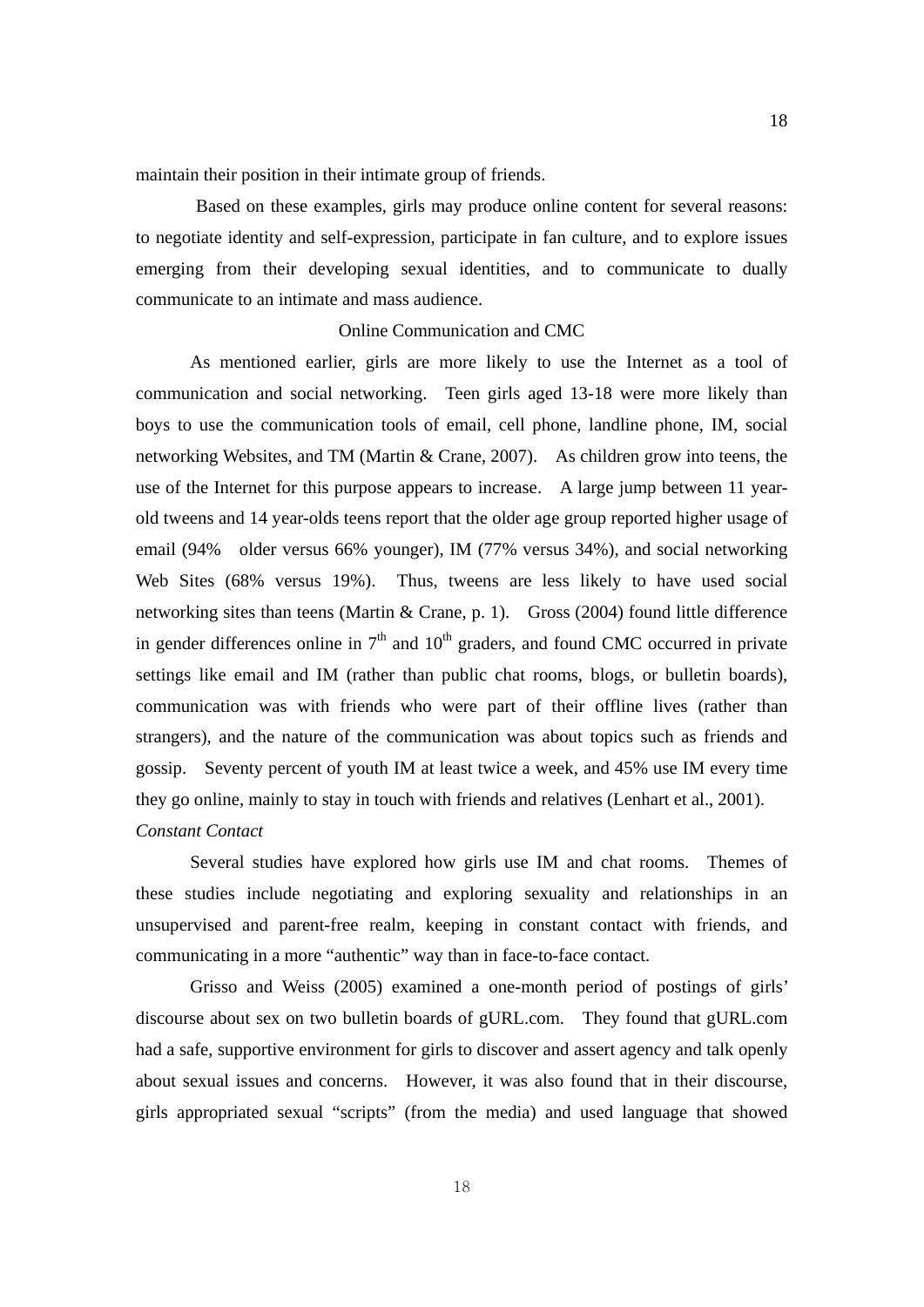concern with themselves as subject to men's pleasure rather than discussing their own pleasure. Girls sometimes policed against lesbian or bi-sexual comments, making fun of these posts and affirming heterosexuality. Although girls had a space where they were free to talk about sex, their comments may reinforce gender and sexual stereotypes.

 Theil (2005) offers an understanding of how adolescent girls, through IM, negotiate and articulate their identities. Using in–depth interviews with 12 diverse girls and narrative analysis of their IM conversations, IM was found to provide girls with a sense of freedom without the presence of parents. Due to this unsupervised space, girls were more likely to use profanity, aggression, and meanness. Girls felt more comfortable conversing with boys using IM rather than face-to-face or phone because they had time to think about what they wanted to say, and they did not have to worry about appearance or losing face, is in real-life conversation. In addition to these functions, IM also operated as a diary function, where girls would reflect on their innermost feelings and thoughts with friends.

 Clark (2005) examined how girls use online chat and cell phones through indepth interviews with 44 teen and 12 tween boys and girls, as well as conversations with their circles of family and friends. She claims these technologies provide a means to be in *constant contact* with peers and exercise control over relationships with parents. Being in constant contact was more important to girls, who believed they could express themselves better through writing and chat, and control their emotions and selfpresentation to others. However, constant contact also 1) increased possibilities for miscommunication; 2) was used to discuss gossip and rumors; 3) was used to maintain social hierarchy—how many people kids have on their "buddy lists;" and 4) was used to discuss popular culture as a segue into conversations about personal experience, beliefs, and morality. Thus, constant contact can both reduce uncertainties in self-presentation, but also pose new social risks of miscommunication, gossip, and social hierarchy.

 A qualitative study of a small social network of six teen girlfriends between the ages of 14-16 in the United Kingdom examined the social and linguistic interaction in chat behavior (Merchant, 2001). Using interviews, observation, and analysis of chat transcripts of Yahoo's "The Bored Room: 1(Nothin' to do, nothin' to say)," girls were found to engage in a new range of literacy skills, from chatting, adding files, changing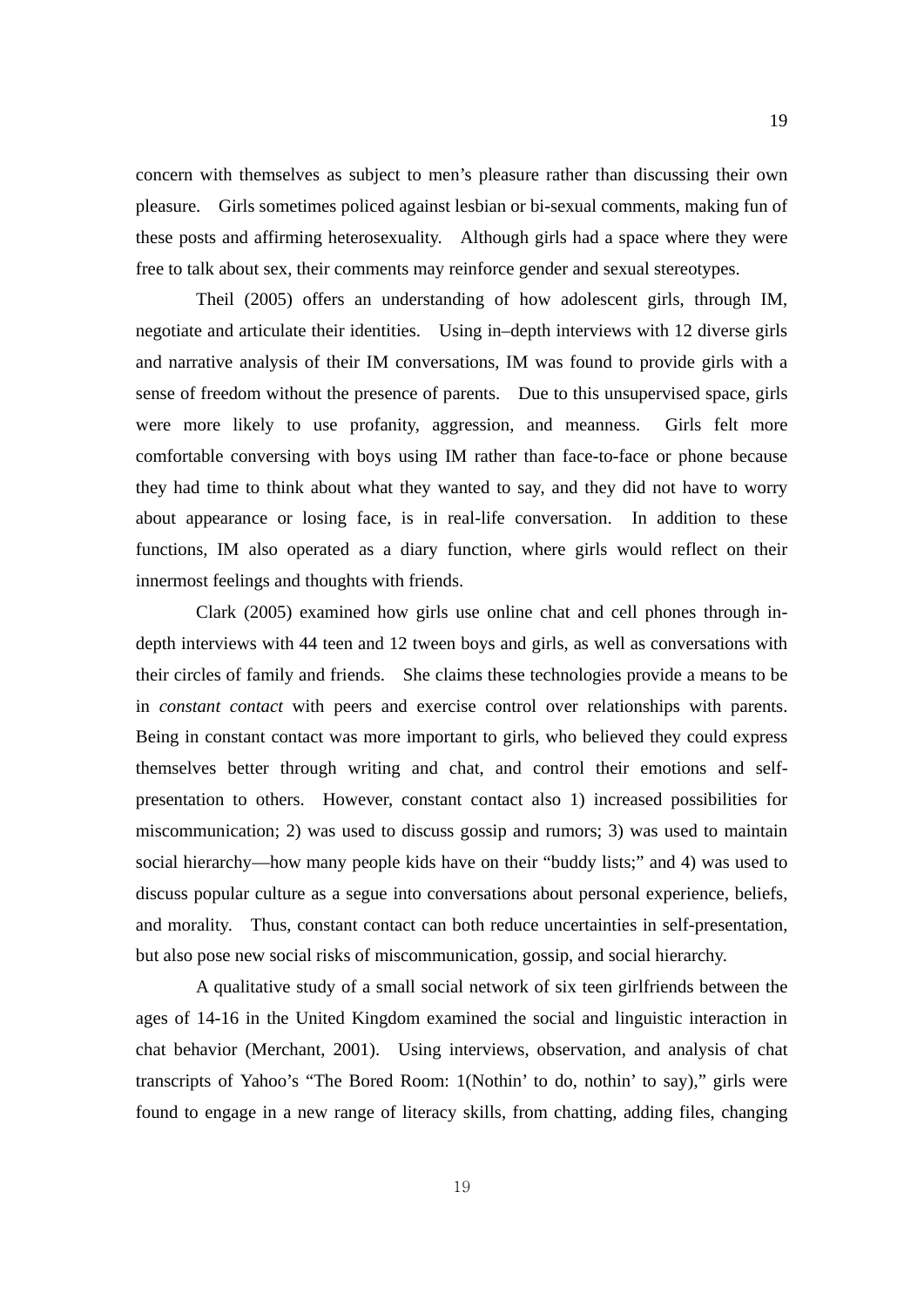easily among different formats, and using a new language. Girls did not express any interest in cyber-romance, but more so used chat to meet with offline friends in an online setting, which they scheduled by phone, TM, or in person. Any offline friends were viewed as somewhat fictitious, or "not really real." Merchant claims girls are using a new kind of communication that is more in sync with spoken conversation (although Merchant does not label this new language, others have deemed it *netspeak*).

The Roban's (2002) study of girls  $18-18$  ( $n = 1,246$ ) found that most girls spend their time online socializing. Perhaps this is because 52% of "frequent users feel more comfortable expressing emotions online than in person or other means of communication" (p. 18). It is common for girls to use Internet communication to fight with friends or discuss emotional topics, although girls see online gossip or meanness as "less real" than these types of communication face-to-face. Some girls reported that when they were angry, they have sent "evil e-mails" where they were meaner in the email than they would be in person (p. 18). Gossip about them at school is worse than gossip written online, girls claim, and they also prefer to receive mean comments online so they can react to them privately and think over their responses before reacting. Perhaps online communication gives girls more "breathing time" than in face-to-face communication where a conflict might escalate quickly. Girls in focus groups reported that they worry about online communication, such as how to act online, and that online communication may be ineffective compared to face-to-face communication.

 Willet and Sefton-Green (2003) investigated how girls learn online through play by observing a group of girls aged 10-13 in a community arts center. Researchers observed girls chatting online at Habbohotel (www.habbohotel.com). Within Habbohotel, a virtual environment where one can create an avatar and move to different rooms to play games or chat with others, boys prefer to play games and girls prefer to chat (this is in line with the research mentioned earlier). Researchers found that girls would coach each other on this MUD by working on the same computer together, which is in line with Agosto's (2004) findings about girls and games—girls prefer to work collaboratively. Researchers also found that chat allowed girls to learn about sexuality and play through experiment by using new forms of language and netspeak (similar to findings of Merchant, 2001). Girls also played with identity by using risk-taking and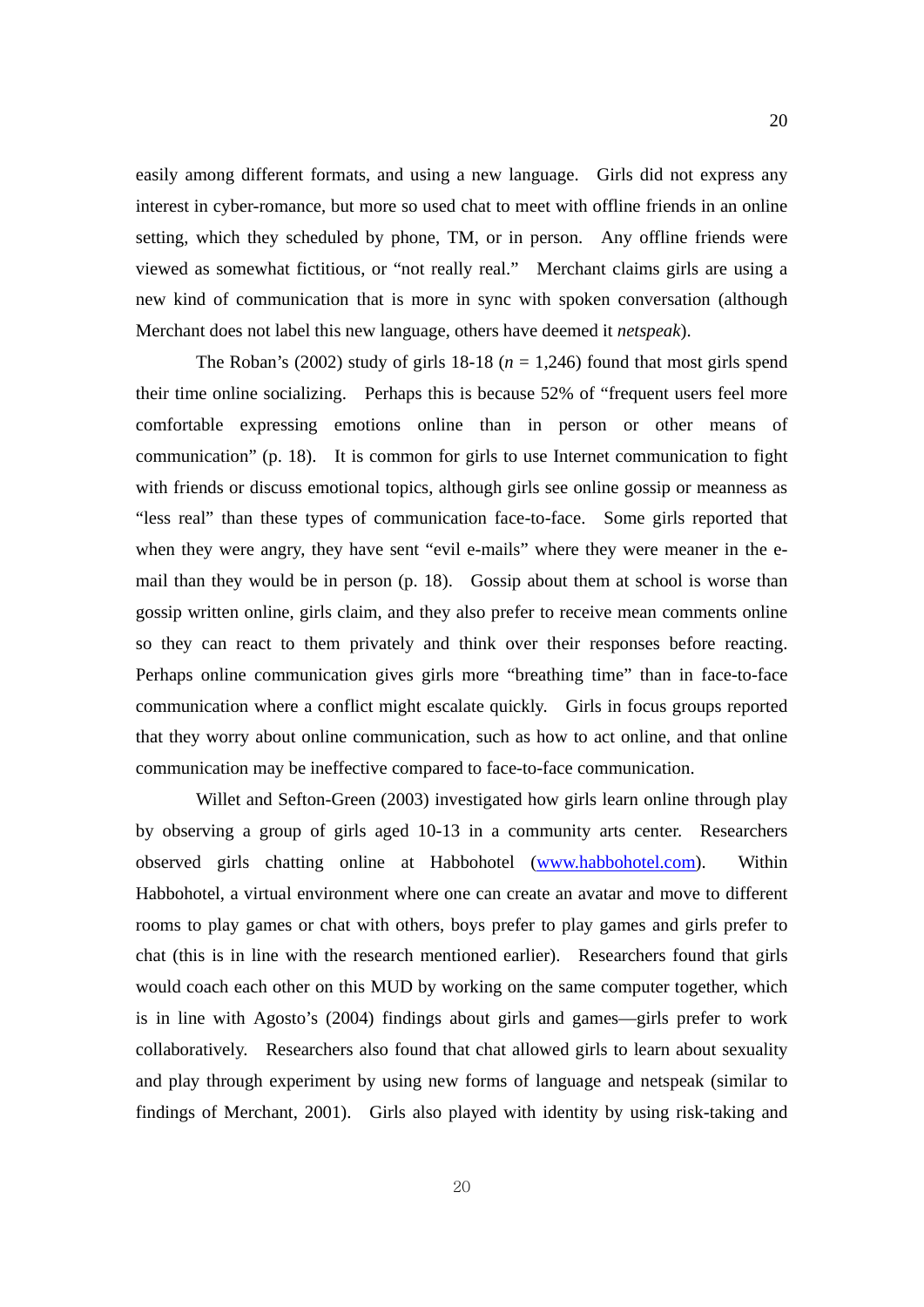experimentation techniques regarding sexuality. For instance, sexualized discourse was used, and "girls in chatrooms carve out a particular way of 'doing girl', and more specifically doing 'pre-adolescent girl', not only through flirtatious behavior but also through a way of talking, expressing their opinions, and to some extent establishing a particular power relationship with boys" (Willet & Sefton-Green, p. 12). Other ways girls played with identity were by assuming a false age (usually 15-19), and choosing different gender and sexual preferences of their avatars. The authors claim that girls are experiencing learning in a new form. Online learning provides a type of learning that is multi-modal; non-homogeneous; allows for flexibility, experimentation, and risk-taking in discourse content and style; uses a variety of problem solving approaches; and allows learners to move ahead at their own speed.

 Another study explored 84 fifth and sixth grade children's interaction in an MUD created by Georgetown University, where "players create personas—avatars—in which they construct names, genders, and self-descriptions" (Calvert, Mahler, Zehnder, Jenkins, & Lee, 2003, p. 628). Avatars could talk to each other, show facial expressions, and transport to different scenes. Participants participated in two sessions where they were randomly paired with a same sex and opposite-sex child from another school. Using a camera that recorded computer and screen activity, files were coded for self-presentation, movement, dialogue, emotional representation, scene changes, role play, and game play. Researchers found that children created avatars that stayed fairly true to their identities (gender, interests, names, popular culture references). Boy-boy interactions were found to be playful and exploratory, including action, rapid scene changes, playful exchanges, and the use of emoticons. Girl-girl pairs interacted more through written dialogue. In mixed pairs, however, boys wrote more and had less playful exchanges, whereas girls wrote less and increased their action by moving their avatars more. The authors conclude that boys and girls have unique online communication styles, but during chat with the opposite sex, boys and girls accommodate to the other sex's style.

 To sum up, girls' use of CMC allows them to communicate with both friends and strangers in a space free of parental supervision, being in constant contact with online and offline friends. Girls are using netspeak and new forms of language and social interaction. There is a tension in the research findings between girls *playing with*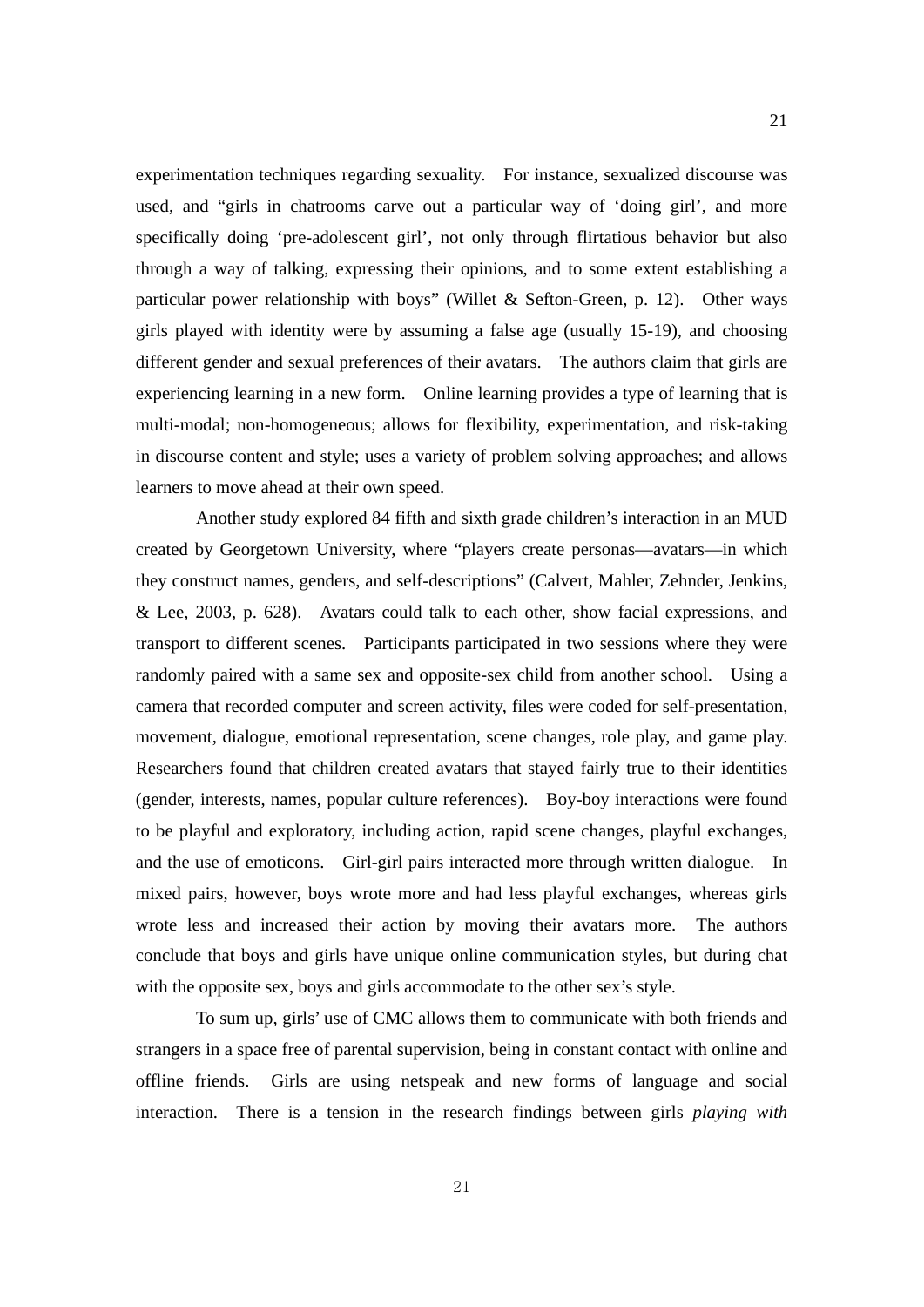*aspects of their identity* and girls feeling as if they can *express authentic identity*, especially through writing. The anonymity and lack of face-to-face contact engendered by CMC provides girls with more freedom to gossip, fight, and say mean things, but it also allows them to think about what they want to say more carefully and express themselves more openly. Girls are also talking about sex and experimenting with sexual discourse—most of this discourse upholds heterosexism. The unsupervised nature of chat combined with the interest in sexual topics may be empowering for girls to explore issues they might never get to elsewhere, but it is also unsafe for girls, leaving them vulnerable to sexual predators, cyber-bullying, and cyber-harassment. The next section will explore cyber-relationships and who girls are talking to online.

### *Online Relationships and Cyber-Romance*

 Most adolescents use CMC to keep in contact with their existing network of friends (Gross, 2004), but some adolescents go online to meet new people (Wolak, et al., 2003). However, teens report not being worried about strangers online (Lenhart et al., 2001; Roban, 2002). To make matters more complicated, 31% of teens have pretended to be older in order to get into a website, and teens may also pretend to be older when chatting (Gross, 2004; Rideout et al., 2005).

In seventh and tenth graders, online social interaction was occurring in private contexts such as email and IM; with friends who are part of their lives offline; discussing topics such as friends and gossip (Gross, 2004). Teens infrequently communicated with strangers, rather, 84% of IM (which teens reported spending most time doing) was with offline friends from a close social network. Teens also used IM to talk about friends, relieve boredom, or to hang out with offline friends online. Gross concludes that Internet use did not involve much interaction with strangers, but serves a social function similar to the telephone. Nearly half of teens—49 percent—said they never pretended to be someone else, and 41% said they pretended a couple times, but it was usually to be older. An insignificant amount pretended to be another gender, celebrity, or sibling. Teens who would play or pretend with different aspects with identity online reported doing it more to play a joke on friends than to explore identity. Of those that had pretended, 57% did so while another friend was there.

A national Youth Internet Safety Survey of 1501 youth (190 boys, 708 girls) aged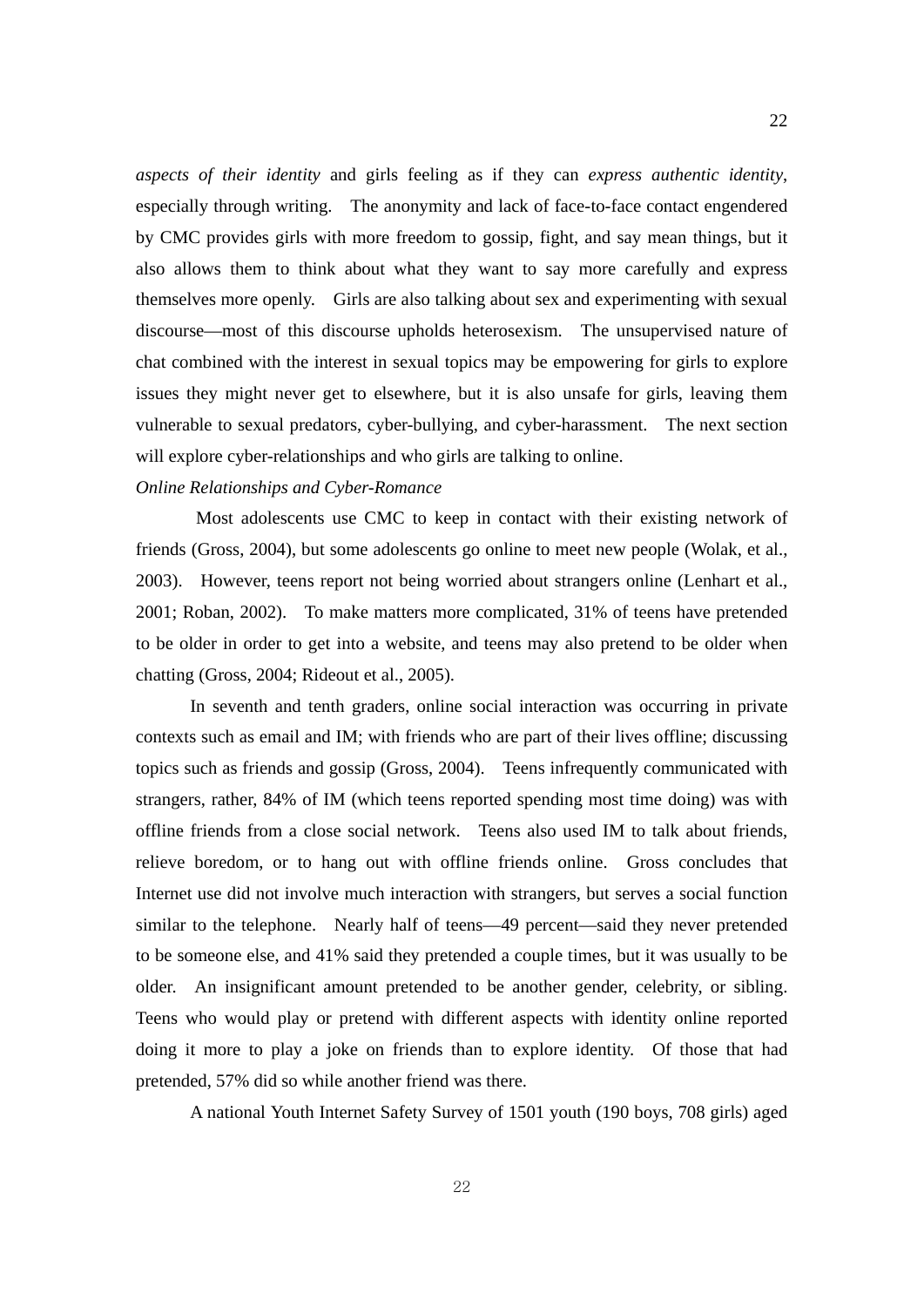10-17 in the United States found that 25% of Internet users had formed casual online friendships in the year prior to the survey, and 14% had formed close online relationships or online romances (Wolak et al., 2002). An extension of this study explored the characteristics of youth who formed relationships online (Wolak, et al., 2003). Sixteen percent of girls versus 12% of boys reported close online relationships. Girls who had a higher level of conflict with parents or were more troubled were more likely to have online relationships. Older girls, those with home Internet access, and those who reported higher Internet use were more likely to have a close online relationship. The authors conclude that, although online relationships can have helpful aspects for youth, such as a sense of friendship and someone to talk to, these youth may be vulnerable to online exploitation, especially if they do not tell parents about the relationship, or if they decide to meet the person face-to-face (Wolak et al., 2003).

 Through a developmental lens, a study of 794 tweens and teens aged 10-16 in the Netherlands looked at how online communication is related to closeness of existing, offline relationships (Valkenburg & Peter, 2007). Online communication was positively correlated to closeness of friendships for those youth who talked with existing, offline friends—not strangers. Online communication and closeness increased with age, with 15-year old girls being the most likely to use online-self disclosure. Two opposing hypotheses were tested: the rich-get richer hypothesis and the social compensation hypothesis. Social compensation hypothesis predicts lonely or socially anxious who have difficulty making friends face-to-face are predicted to turn to online communication. The rich-get-richer hypothesis means that extraverted and non-lonely adolescents are more likely to turn to online communication because they already have strong social skills. The rich-get-richer hypothesis was supported, as socially anxious communicated less online than non-socially anxious adolescents. The socially anxious adolescents saw the Internet as a means for intimate self-disclosure, which led to more online communication, which was consistent with the social compensation hypothesis. In contrast to other findings, more boys than girls (93% vs. 85%) used the Internet "often" or "almost always" for online communication with pre-existing friends. Thirty percent saw online communication as more effective than offline communication when disclosing intimate information.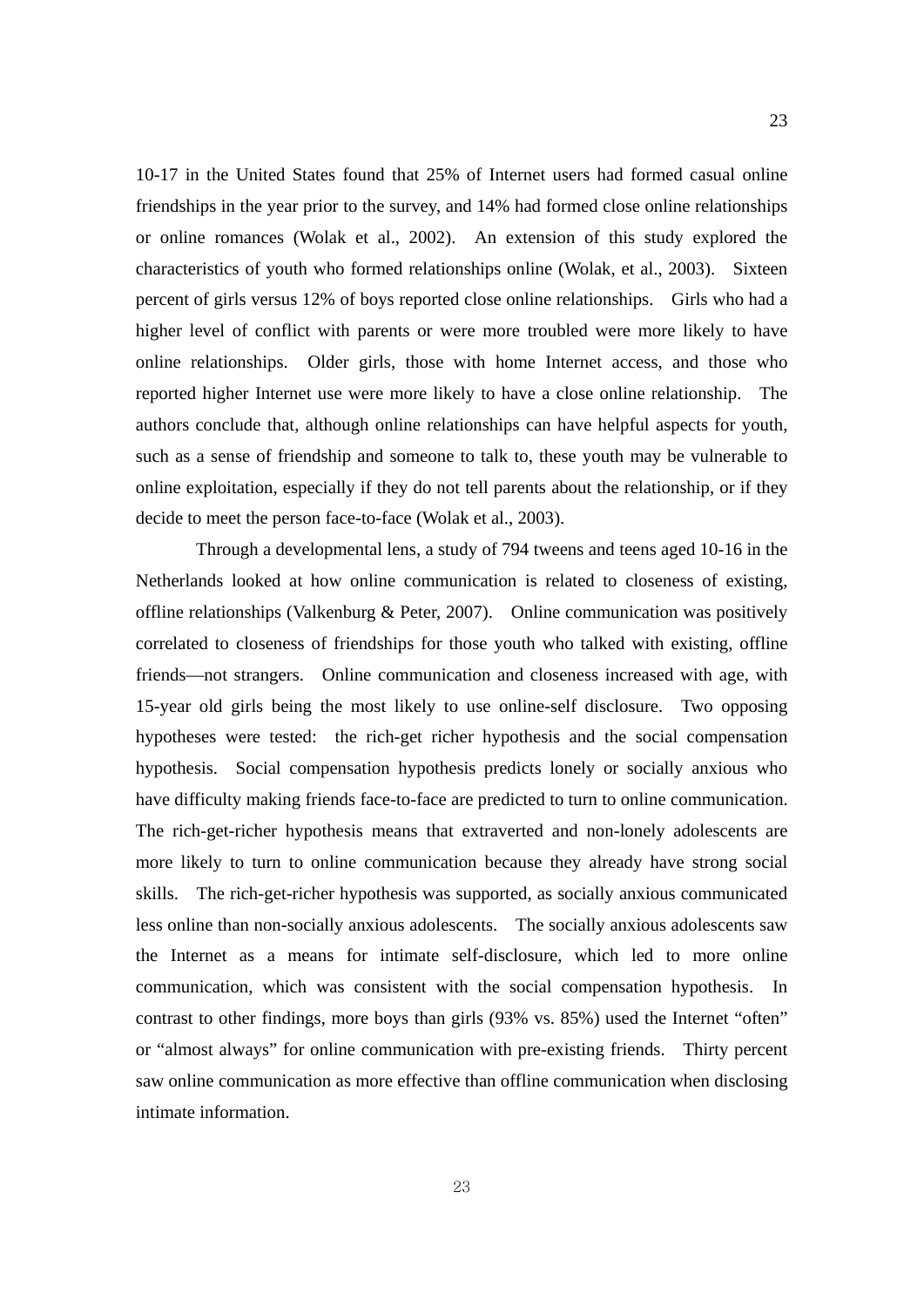A study of Singapore youth aged 12-17 (*n*=1124) investigated risky Internet behavior of meeting someone face-to-face that teens initially met online (Liau, Khoo, & Ang, 2005). Of this group, 827 (74%) had chatted online, and those who have chatted were older than those who had not chatted. This study found that 16% of Internet users have had a face-to-face meeting with someone they met online, and of this group, 22% went alone for the meeting. Older adolescents were more likely to meet someone faceto-face, but there were no gender differences. To compare, a survey in the U.S. showed that only 7% of youth had a face-to-face meeting with someone they met online, and 23% of this group went alone for the meeting (Wolak et al., 2002).

 Roban (2002) examined girls' behaviors and perceptions of CMC, meeting strangers, and cyber-romance. Seventy-one percent of girls said it is wrong to meet people they met online in person, and only two of the 75 girls in focus groups report meeting an online friend in person. Forty-two percent of girls expect that people in chat rooms may lie, however, the researchers note "they [girls] appear to have difficulty accepting that someone they bond with emotionally could be lying to them" (p. 12-13). Moreover, girls report making good friends online and feeling that if they were to tell their parents, their parents would not understand. When asked if they would consider a cyber-romance for someone they met online, 36% said an in-person romance is always better than an Internet one; 29% say no, that is creepy; 13% said maybe, if they had the opportunity for a real romance; 12% said maybe, but they'd have to get to know the other person well; 9% said yes, if the person wasn't a pervert; and 1% said yes, they would want to but would afraid friends would make fun. Girls report more self-confidence when interacting with boys online versus face-to-face, and one reason they note is less focus on their appearance. Some girls lie online about what they look like. Girls report their male friends are more open online and express themselves in "sweet" ways. However, when asked for advice about cyber-romance, frequent tips girls give are to be careful not to give out any identifying information, don't meet strangers face to face, don't get too carried away, and know who you're talking to (p. 12).

# *Online Harassment*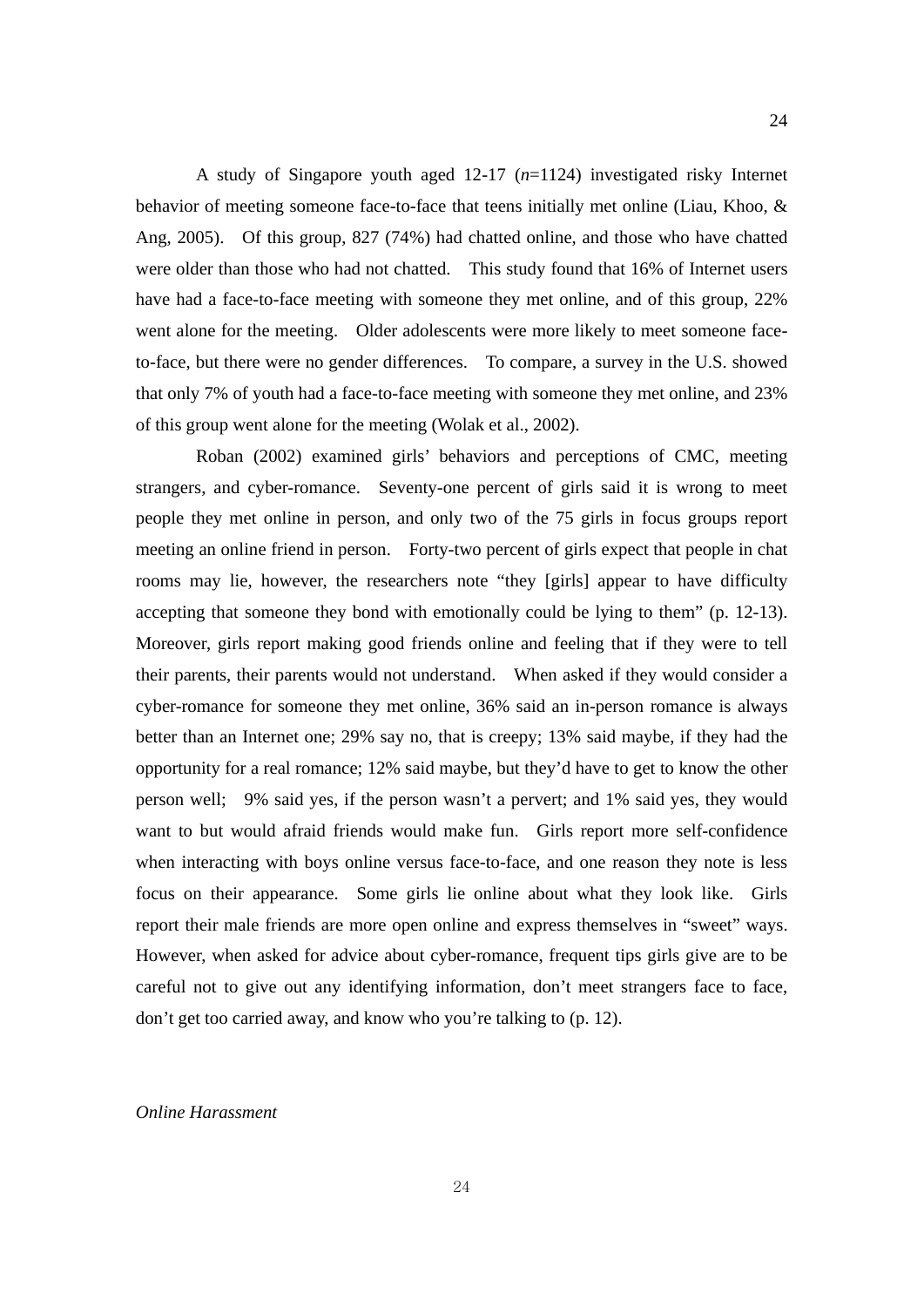The Pew Internet and American Life Project found that 60% of teens between 12- 17 have received IM or email from a stranger, and 50% reported emailing or IMing someone they had not met before (Lenhart et al., 2001). In addition to dealing with managing online relationships and cyber-romance, girls are facing issues of cyber-sex requests, sexual harassment, and porn harassment (Eisenstock, 2007). Some online communication with online or offline contacts may turn into cyber-harassment. Cyberharassment includes unwanted sexual solicitations, unwanted pornographic content sent by others directly to the child by email, chat, or IM, mean and threatening comments, bullying, and stalking. Girls are navigating issues of how to act online, how to communicate, negotiating identity and sexuality, and they also have to negotiate dealing with harassment.

One telephone survey of Internet users 10-17 (*n*=1500) compared sexual solicitations, harassment, and unwanted exposure to pornography between 2000 and 2005. Fortunately, this type of harassment overall has decreased since 2000, however, researchers found an increase in unwanted exposure to pornography among 10-12 and 16-17 year olds, boys, and White (non-hispanic) youth. The overall decrease may be due to an increase in law enforcement, but new portable digital technologies and storage devices may make it more difficult to track online harassers and predators (Mitchell, Wolak, & Finkelhor, 2007).

 Thirty percent of girls say they've been sexually harassed in a chatroom. When asked what girls did, 30% just got out of the chat room and told no one, 28% wrote a nasty note back to the harasser, and 21% did nothing. Only 7% of girls told parents, and the researchers hypothesize this low percentage is because girls did not want their parents to take away Internet privileges (Roban, 2002). When asked how they know what kinds of behavior online are safe or unsafe, 84% of girls said they use common sense, 51% reported they learn from parents, 46% said they learn from television and the media, 29% teachers, and 4% said "nothing is that bad online because it is not really real" (Roban, p. 10).

#### *Managing Online Privacy and Safety*

Although teens may experience online harassment, research shows they seem to be careful about online safety practices and social networking. A recent study by the

25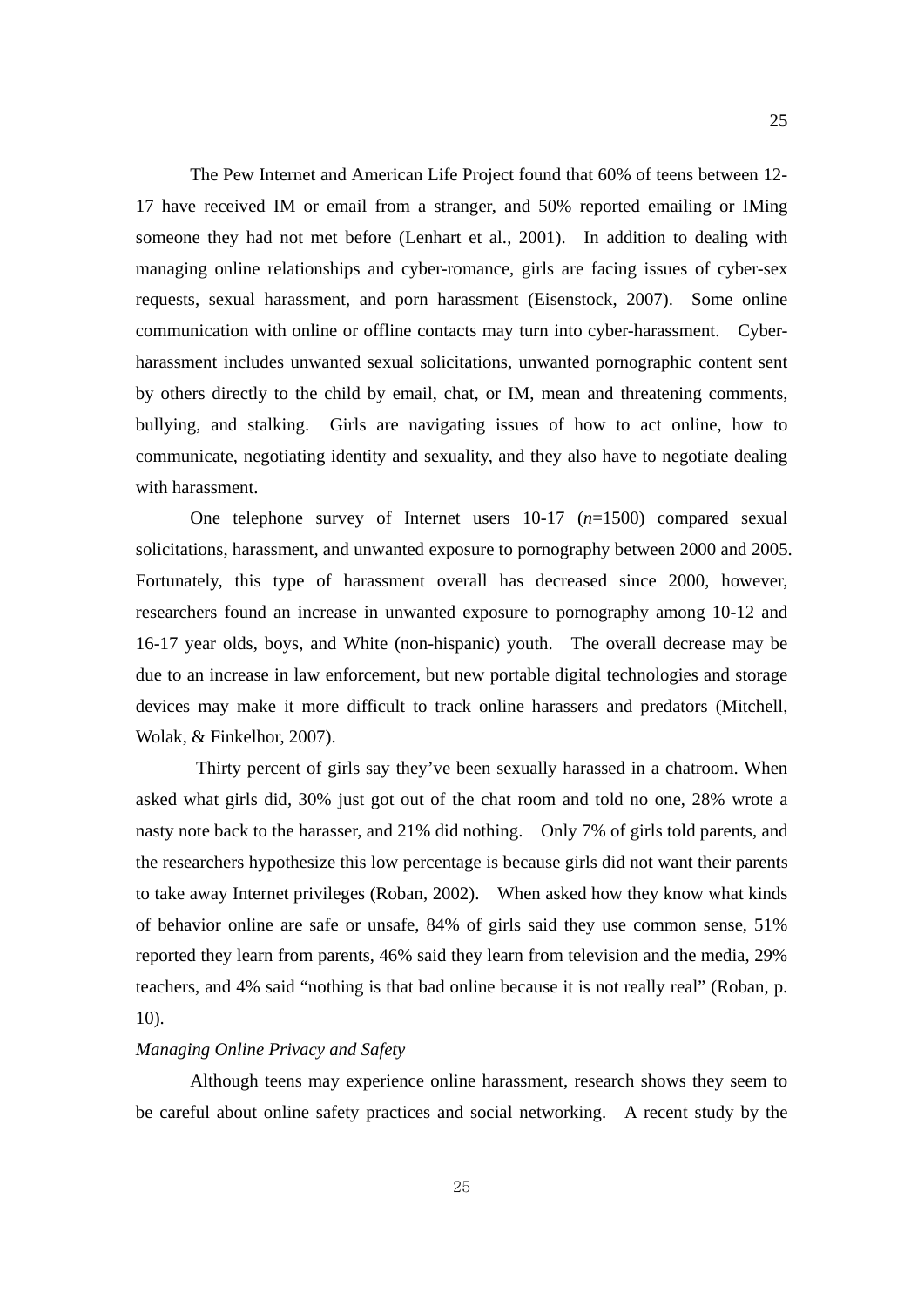Pew Internet and American Life examined how teens understand online privacy and how they managed personal information on their online social networks, such as MySpace or Facebook (Lenhart & Madden, 2007). The study draws on telephone surveys of 935 teens aged 12-17 and their parent or guardian, six live focus groups, and one online focus group of middle and high school students. Findings indicate that 32% of teenagers online (and 43% of teens on social networks) have been contacted by strangers and 17% of teens online (31% of teens on social networks) have "friends" on their network profile who they have never met offline. Fifty-five percent of teens have online profiles. Among teens with online profiles, key findings include: 66% report their profile is not visible to everyone on the Internet (it has limited access); 82% included their first name in their profiles; 79% include pictures of themselves; 61% listed the name of their city or town; 49% showed the name of their school; 40% included their IM screen name; 29% include a link to their email address; 29% include their last names; and 2% list their cell phone numbers. Forty-six percent give a little or a lot of false information on their profiles, however, its purpose was not just to protect themselves, but to be "playful or silly" (p. ii). Most teens managed their profiles to keep their private information inaccessible to strangers, parents, or other adults. However, 53% of teens with online profiles thought that, based in the information they provide public in their profile, a person could probably identify who they are if they wanted to. The authors conclude that while teens may be posting first names and photos of themselves on their social networking profiles, they less often post information on public profiles such as their full name, home phone number, or cell phone number.

Lenhart and Madden (2007) also found differences in boys' and girls' attitudes and behaviors about privacy. Girls are more likely than boys to have posted photos of themselves and their friends on their online profile, whereas boys are more likely than girls to say their home city or town, their last name, and their cell phone number. Younger teens and boys are more likely to have posted false information on their profiles—64% of boys post false information compared with 50% of girls; and 69% of younger teens post false information versus 48% of older teens. A majority of teens report that all personal information is different, so it depends on the context whether they will share information or not.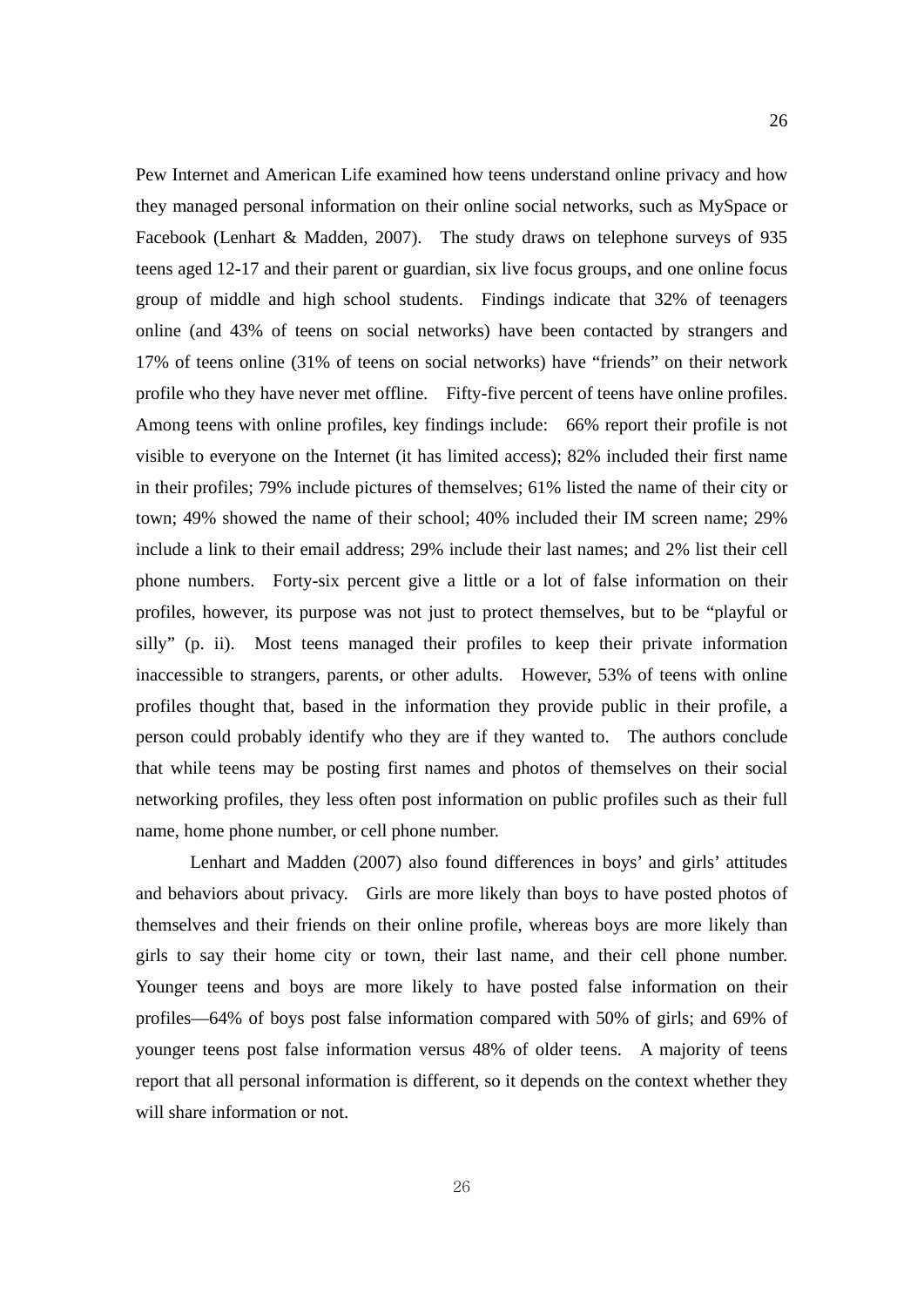Similarly, girls reported withholding information that is "too personal" online, however, they were willing to give out their first name, age, and state they live in, but not last name, city, or phone number. They reported giving their email address to boys they met online, but not their home phone or cell phone number (Roban, 2002).

Studies on parental mediation and rules for the Internet show mixed results. One study found most young people say their parents do not enforce rules regarding computers regarding content or time spent online—only 23% have content restrictions on the computer, and 25% of parents use Internet filters (Rideout et al., 2005). Another study found that 75% of girls' parents have rules about the Internet, including time limits, no online chatting, no shopping online, and no cyber-romances or in-person meetings. However, 43% of these girls report breaking the rules at least once (Roban, 2002). Moreover, some girls report lying to parents because they feel they worry too much about girls' online safety. Parental advice tended to be restriction—prohibitive statements rather than "proactive advice about real-life situations that occur for them online" (Roban, 2002, p. 11).

On the other hand, a recent study of the Pew Internet and American Life Project found that parents are using several means to protect their children online (Lenhart & Madden, 2007). Fifty-three percent of parents report having filtering software on the child's computer; 45% of parents use monitoring software that records what users do online; and 65% of parents say they check up on their teens after they go online. Furthermore, despite Livingstone and Bovill's (2001) research trend of media-rich bedrooms, 74% of teens report the computer they use is in a public place in the home. Finally, households have more rules about Internet use than any other media. Sixty-nine percent of parents have restrictions on how long a teen can be online, compared to 57% who have TV time restrictions or 58% who have video game time limitations. Eightyfive percent of parents of teens report they have rules about what Web sites their child can or cannot visit (versus 75% who have rules about what TV shows their child can watch), and 85% of parents say they have rules about what kinds of personal information their child is allowed to share online.

Thus, the research on CMC and online communication illustrates that girls enjoy going online to communicate mainly with their group of offline friends, but some girls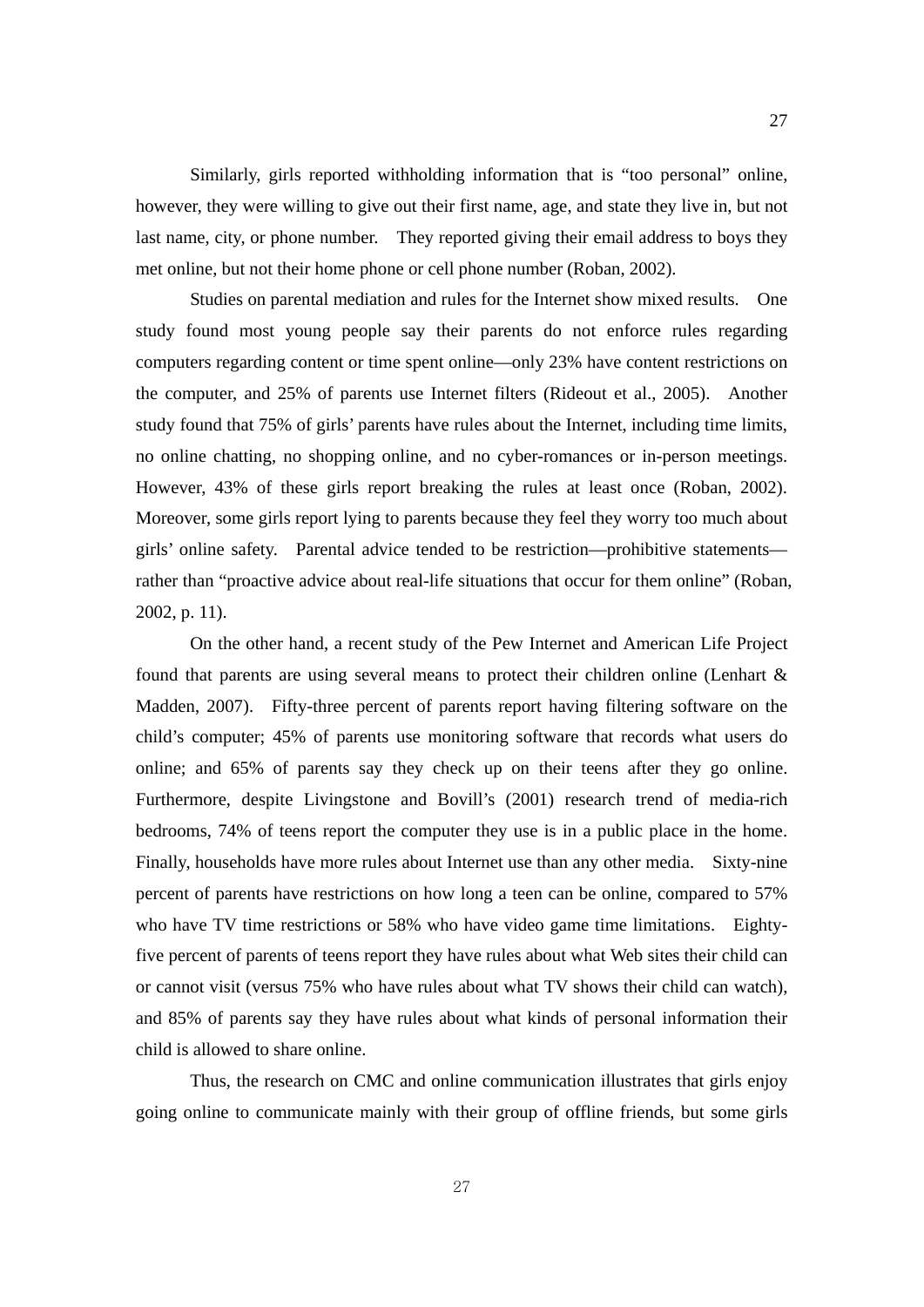may be open to meet new people online. In these encounters, there is a tension between some girls desiring authentic dialogue with others and trusting strangers online and a disinterest or distrust of others online. There is also a possibility that troubled girls or socially anxious girls may turn to online communication, and may practice intimate selfdisclosure. In addition, girls are navigating cyber-harassment and privacy, and they are selective in giving out information about themselves depending on the context.

#### Avenues of Research for My Pop Studio

Based on this literature, some trends in the research may be troubling. Girls chatting online with strangers, talking about sexual issues, and experiencing harassment are worrisome issues. Researchers may like to believe that all online activity for girls is empowering and educational, but much of girls online experience, according to Stern (2006), plays into girls' negotiation of identity as "girl," and if girls are drawing on socialization from parents and family, peer groups, popular culture and the media, and their own interests and preferences. Stern (2006) responds to this issue of how girls create identity online:

It is easier to deride girls for being superficial and imprudent than to recognize that, online, girls are practicing how to be a part of our culture. Rather than chastising girls' online expression, we might instead consider how normal it is for them to reproduce the images they see reinforced throughout our culture as desirable. Why should we expect girls to safeguard their personal and private selves when they are continuously reminded how wonderful it is to be on public display?  $(p. 1)$ .

Stern claims that we should see girls online as trying out a variety identity constructs in adolescence, and identity play is a normal, healthy part of adolescent development. Stern's comments should be kept in mind in the evaluation phase, for already, the incidents that led to the movement of MPS's live, open chat rooms to delayed, monitored chat rooms revealed girls were using MPS in ways that the creators did not imagine. It is possible that girls may be using MPS in ways that at first, seem disheartening and disempowering. However, beneath the surface there may be learning going on through play and transgressive behavior.

Keeping Stern's comments in mind, and returning to the aim of this paper to

28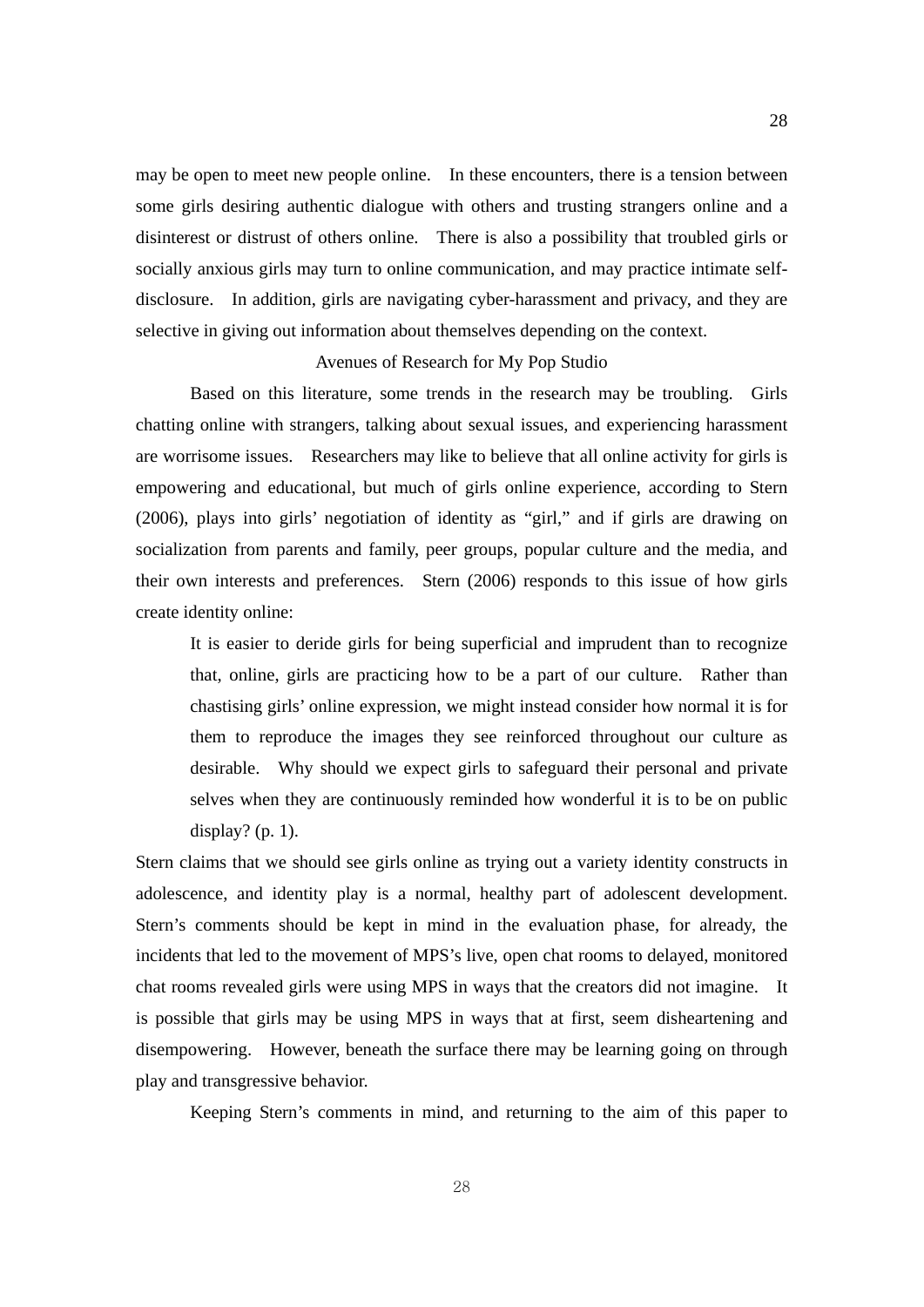connect to the evaluation needs of MPS, there are several key themes that emerge in the research on girls and the Internet that point to research questions that the evaluation stage may want to address. Renee Hobbs (2007, personal communication), Principal Investigator of the MPS project, identified three main goals for evaluation:

(1) better understand what users like and dislike about the site and how they perceive the play and learning goals;

(2) test an evaluation model that includes measures of play/engagement, metacognition, media literacy skills & knowledge, competence/mastery, transfer of learning, and awareness of media influence on health; and

(3) understand how MPS is implemented in various school and nonformal educational settings and determine the overall effectiveness of curriculum materials.

The avenues for future research will tie in with all goals, but particularly number one and two, where researchers will be focusing exclusively on girls' experience with MPS. Some of these research questions will address the chat room "incident," in asking how MPS can include new ways girls can communicate and share a sense of community. The key themes, theme summaries, and research questions are listed below in Table 1.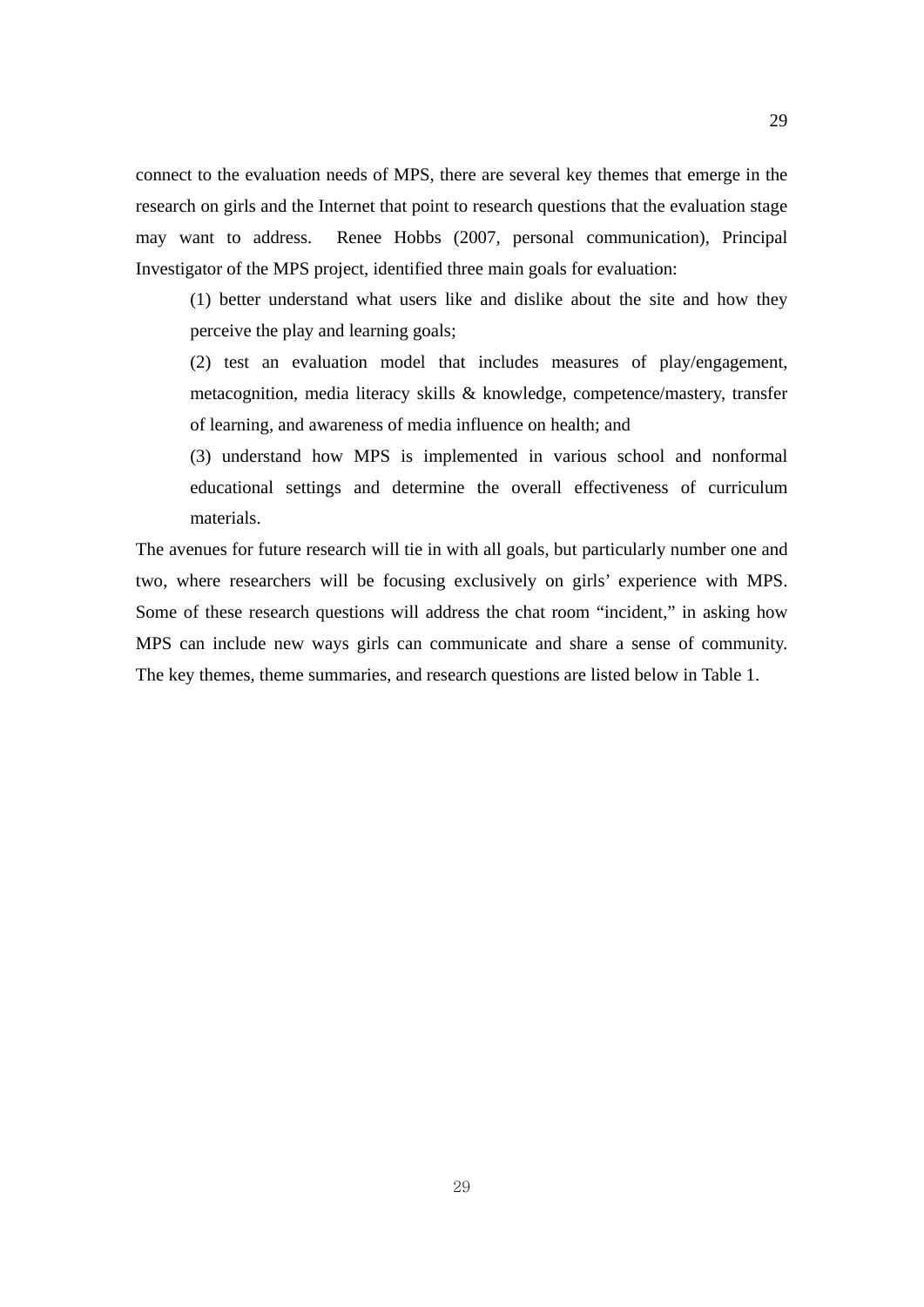## Table 1 Key Themes and RQs for My Pop Studio

|                | Key Theme                              | Theme Summary                                                                                         | <b>Research Questions</b>                                                                |
|----------------|----------------------------------------|-------------------------------------------------------------------------------------------------------|------------------------------------------------------------------------------------------|
|                | Girls may be closing the               | The literature on girls and games illustrated that                                                    | What aspects of MPS games and activities do                                              |
|                | gender divide for Internet             | girls are less interested in playing games online, on                                                 | girls like, and why? What games and                                                      |
|                | use and gaming, but they               | the computer, or on console game systems, and this                                                    | activities to girls dislike, and why? How is                                             |
|                | have certain needs and                 | interest decreases as the girl ages. The online                                                       | the site appealing, or not appealing, to girls'                                          |
|                | preferences in online form             | game options available for girls have increased, but                                                  | play preferences?                                                                        |
|                | and content.                           | the trend does not show that girls have significantly                                                 | How do girls' play preferences connect to                                                |
|                |                                        | increased their game-playing behavior.                                                                | learning outcomes, specifically with the                                                 |
|                |                                        |                                                                                                       | metacognitive skills required for media                                                  |
|                |                                        |                                                                                                       | literacy?                                                                                |
|                |                                        |                                                                                                       | Do girls experience the "flow" of playing<br>MPS and critical thinking involved in media |
|                |                                        |                                                                                                       | literacy?                                                                                |
| $\overline{2}$ | Girls online are exploring             | Although girls may use the Internet to search for                                                     | What are the health learning outcomes girls                                              |
|                | many issues that they may              | health information, find information about music,                                                     | learn from playing MPS? Do these health                                                  |
|                | explore<br>discuss<br><i>or</i><br>not | movies, television, and celebrity, and participate in                                                 | outcomes match the learning goals of the                                                 |
|                | offline, including<br>religion,        | fandom culture, much of the themes surrounding                                                        | site?                                                                                    |
|                | health,<br>popular<br>culture,         | this participation has to do with girls' playing with                                                 | Should MPS include rotating new content to                                               |
|                | relationships, and sexuality.          | their emerging sexual identities.                                                                     | keep users coming back and to keep up with                                               |
|                |                                        |                                                                                                       | popular culture?                                                                         |
|                |                                        |                                                                                                       | How do girls' creations on MPS reflect issues                                            |
|                |                                        |                                                                                                       | of<br>relationships<br>and<br>sexuality<br>and                                           |
|                |                                        |                                                                                                       | transgression?                                                                           |
| 3              | Girls use the Internet more            |                                                                                                       |                                                                                          |
|                | for CMC than for any other             | The research indicates girls are using the Internet<br>mainly for social networking and communication | If girls desire communication with others in<br>games, and use the internet primarily to |
|                | purpose, and are often in              | with friends. Girls also prefer games and Web                                                         | communicate, how does MPS fulfill this                                                   |
|                | constant contact-primarily             | sites that involve communication with others.                                                         | need?                                                                                    |
|                | with offline friends (those            | Girls use CMC primarily to keep in touch with their                                                   | How can MPS create a safe space where girls                                              |
|                | they know in person), and              | offline friends, yet they also use CMC to meet new                                                    | can talk with their offline friends in ways that                                         |
|                | with<br>secondarily<br>online          | people.                                                                                               | facilitate conversation about MPS-related                                                |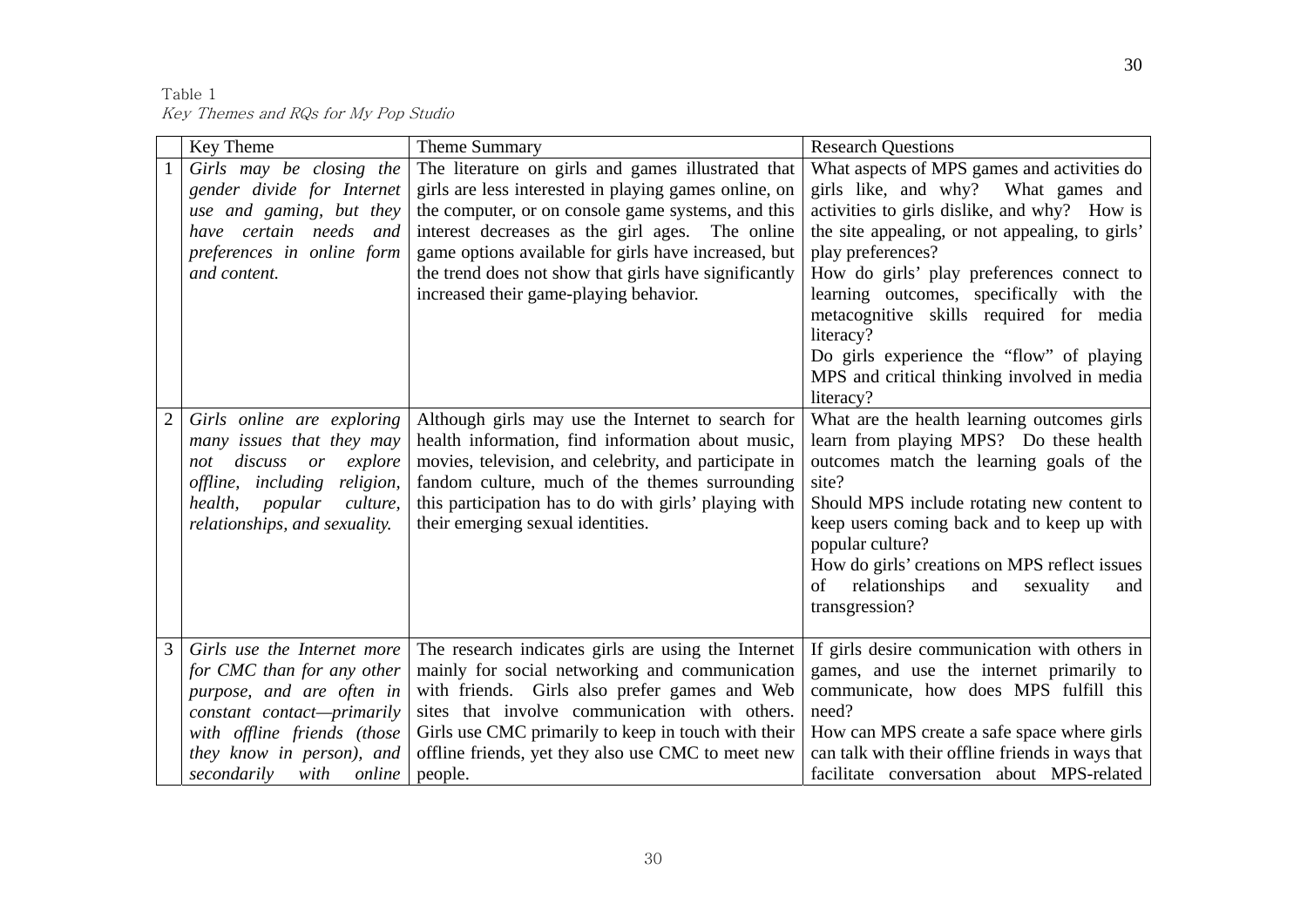|   | friends (those they have<br>never met in person).                                                                                                                                                     |                                                                                                                                                                                                                                                                                                                                                                                                                                                                                            | issues and learning outcomes?<br>What is the nature of conversations in the<br>moderated chat rooms?<br>Do these<br>conversations address learning goals for<br>MPS or discourse related to media literacy?                                                                                                                                                                  |
|---|-------------------------------------------------------------------------------------------------------------------------------------------------------------------------------------------------------|--------------------------------------------------------------------------------------------------------------------------------------------------------------------------------------------------------------------------------------------------------------------------------------------------------------------------------------------------------------------------------------------------------------------------------------------------------------------------------------------|------------------------------------------------------------------------------------------------------------------------------------------------------------------------------------------------------------------------------------------------------------------------------------------------------------------------------------------------------------------------------|
| 4 | There are tensions among<br>girls feeling they can be<br>online than in face-to-face<br>interaction, pretending and<br>playing with identity online,<br>and trusting or distrusting<br>others online. | Although many girls feel they can better<br>communicate online in authentic ways, they may<br><i>more open and "authentic"</i> also play with identity and encounter others who<br>are authentic and/or play with identity. Some girls $\vert$<br>may understand the dangers of online privacy,<br>while others may share personal information.<br>Girls are experiencing mixed goals between<br>wanting to have authentic dialogue with others, and<br>not really knowing who others are. | How can MPS balance the sense of<br>community with the goal of safety?<br>What are the implications of re-opening the<br>live chat rooms? How can live chat be re-<br>opened in a way that allows for safety and<br>freedom of participants?<br>In what ways do girls play with identity on<br>MPS, and does their communication and<br>creations reflect their real selves? |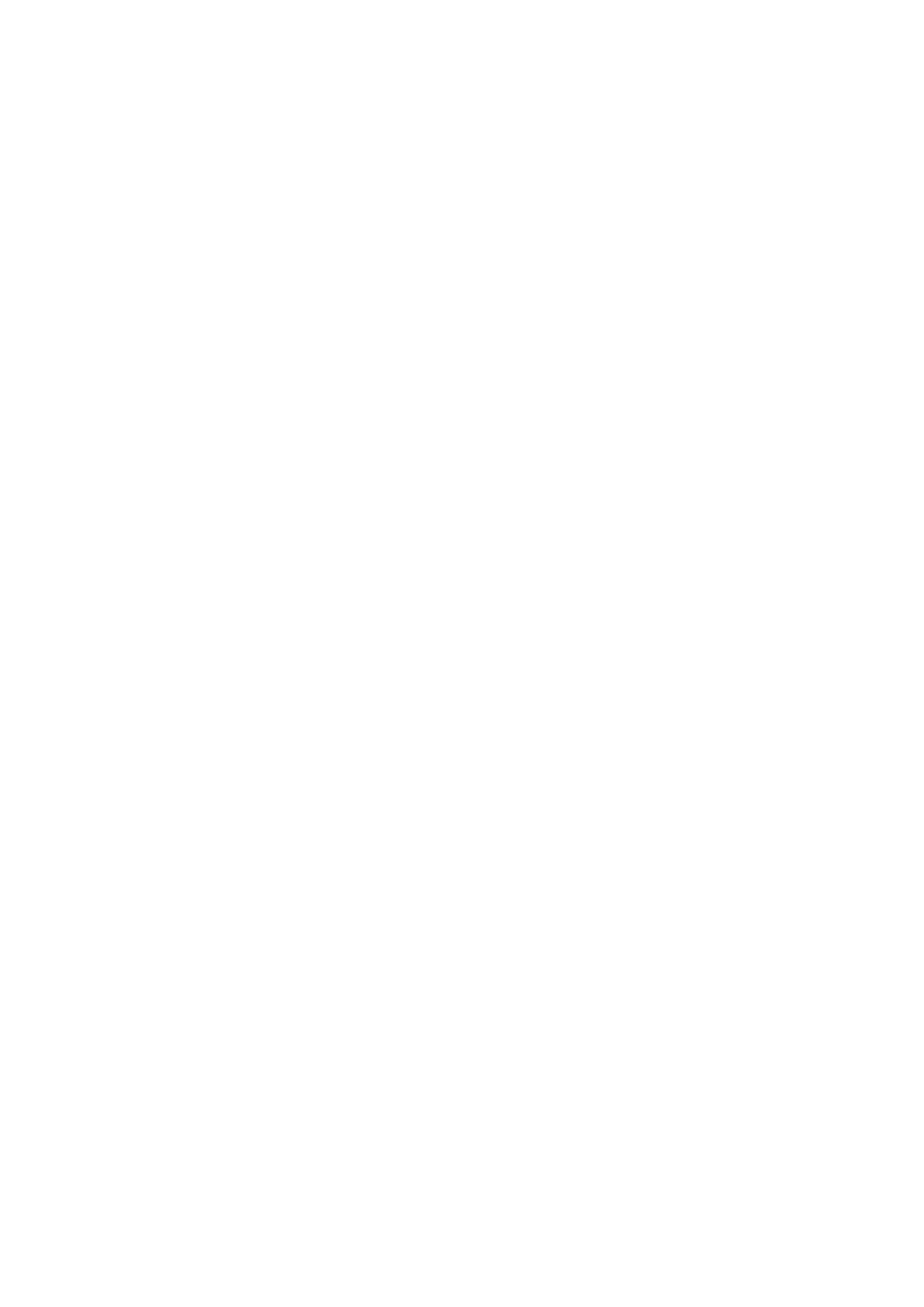To conclude, this review of literature of how girls use the Internet reveals that the Internet is a major communication tool for girls. The future of MPS requires that research moves forward in direction that will allow the website to evolve in the most effective direction for girls, which points to involving communication with others. The website must also keep meeting the learning outcomes and research goals of the MPS team, with the overarching goal of media literacy. Researchers must look at the current role the Internet plays in girls' lives and think ahead to the future of how girls might continue using the Internet and MPS in the next few years. The research questions offered provide some options for a roadmap in the evaluation phase of MPS, which will surely be an exciting journey.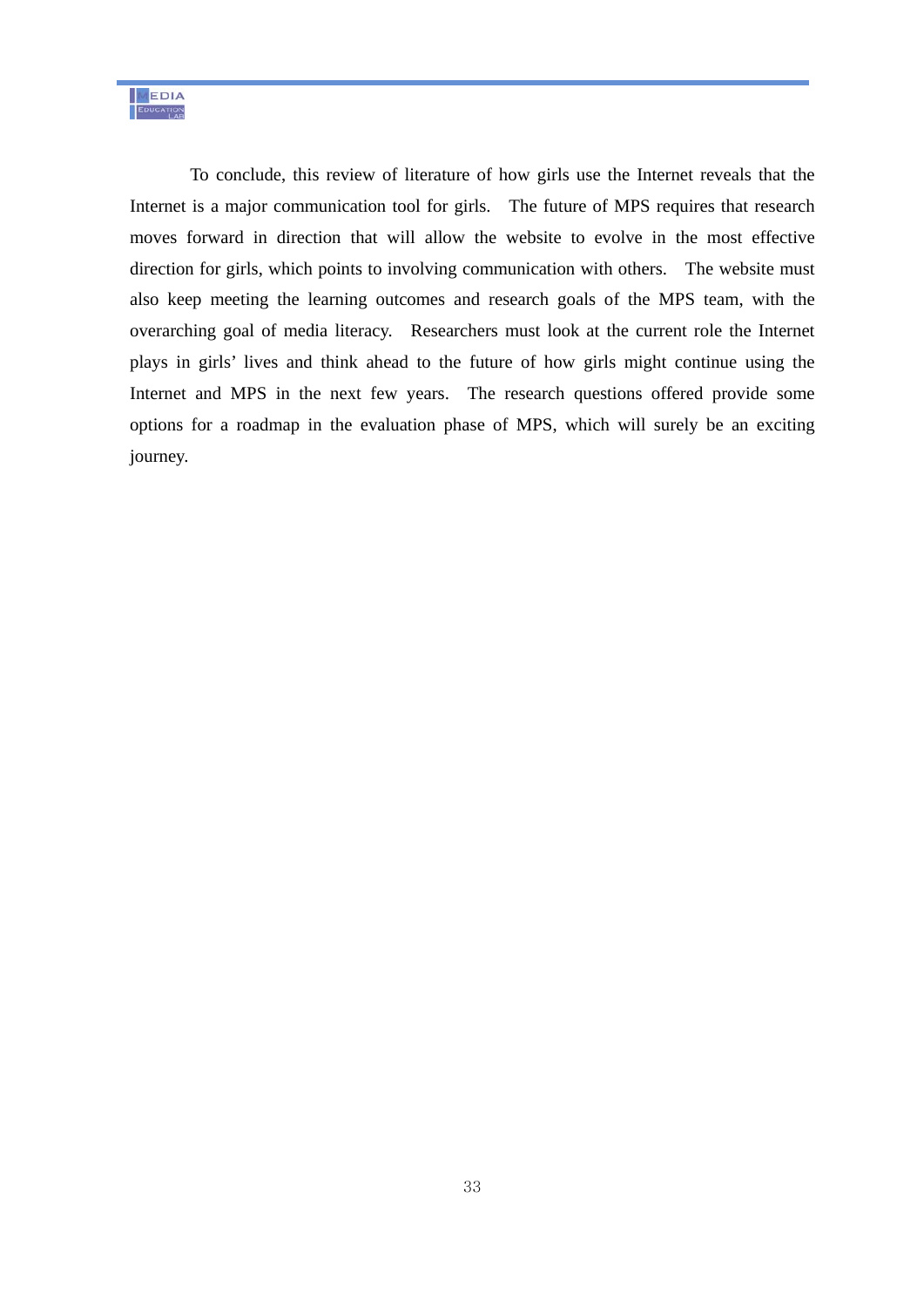#### References

- Agosto, D. E. (2004). Girls and gaming: A summary of the research with implications for practice. *Teacher Librarian*, 31, 8-15.
- American Association of University Women. (2000). *Tech-savvy: Educating girls in the new computer age*. AAUW Educational Foundation Commission on Technology, Gender, and Teacher Education. Retrieved March 15, 2007, from http://www.aauw.org/member\_center/publications/TechSavvy/TechSavvy.pdf
- Becker, H. J. (2000). Who's wired and who's not: Children's access to and use of computer technology. *The Future of Children*, *10*, 44-75.
- Bortree, D. S. (2005). Presentation of self on the Web: An ethnographic study of teenage girls' weblogs*. Education, Communication, & Information*, 5, 25-39.
- Borzekowki, D. L. G., & Rickert, V. I. (2001). Adolescent cybersurfing for health information: A new resource that crosses barriers. *Archives of Pediatrics & Adolescent Medicine*, *155*, p. 813-817.
- Calvert, S. L., Mahler, B. A., Zehnder, S. M., Jenkins, A., & Lee, M. S. (2003). Gender differences in preadolescent children's online interactions: Symbolic modes of selfpresentation and self-expression. *Applied Developmental Psychology*, *24*, 627-644.
- Children Now. (2001). Fair play? *Violence, gender and race in video games*. Retrieved March 15, 2007, from http://publications.childrennow.org/assets/pdf/cmp/fairplay/fairplay-video-01.pdf
- Clark, L. S. (2005). The constant contact generation: Exploring teen friendship networks online. In S. R. Mazzarella (Ed.), *Girl wide web: Girls, the internet, and the negotiation of identity* (pp. 203-222). New York, NY: Peter Lang
- Colley, A., & Comber, C. (2003). Age and gender differences in computer use and attitudes among secondary school students: what has changed? *Educational Research*, *45*, 155-165.
- Denner, J., Werner, L., Bean, S., & Campe, S. (2005). The girls creating games program: Strategies for engaging middle-school girls in information technology. *Frontiers*, *26*, p. 90-98.
- Eisenstock, B. (2007, March). *Making MySpace a safe Space*. Paper presented at the Northeast Media Literacy Conference. University of Connecticut, Storrs, CT.
- Foehr, U. G. (2006). *Media multitasking among American youth: Prevalence,*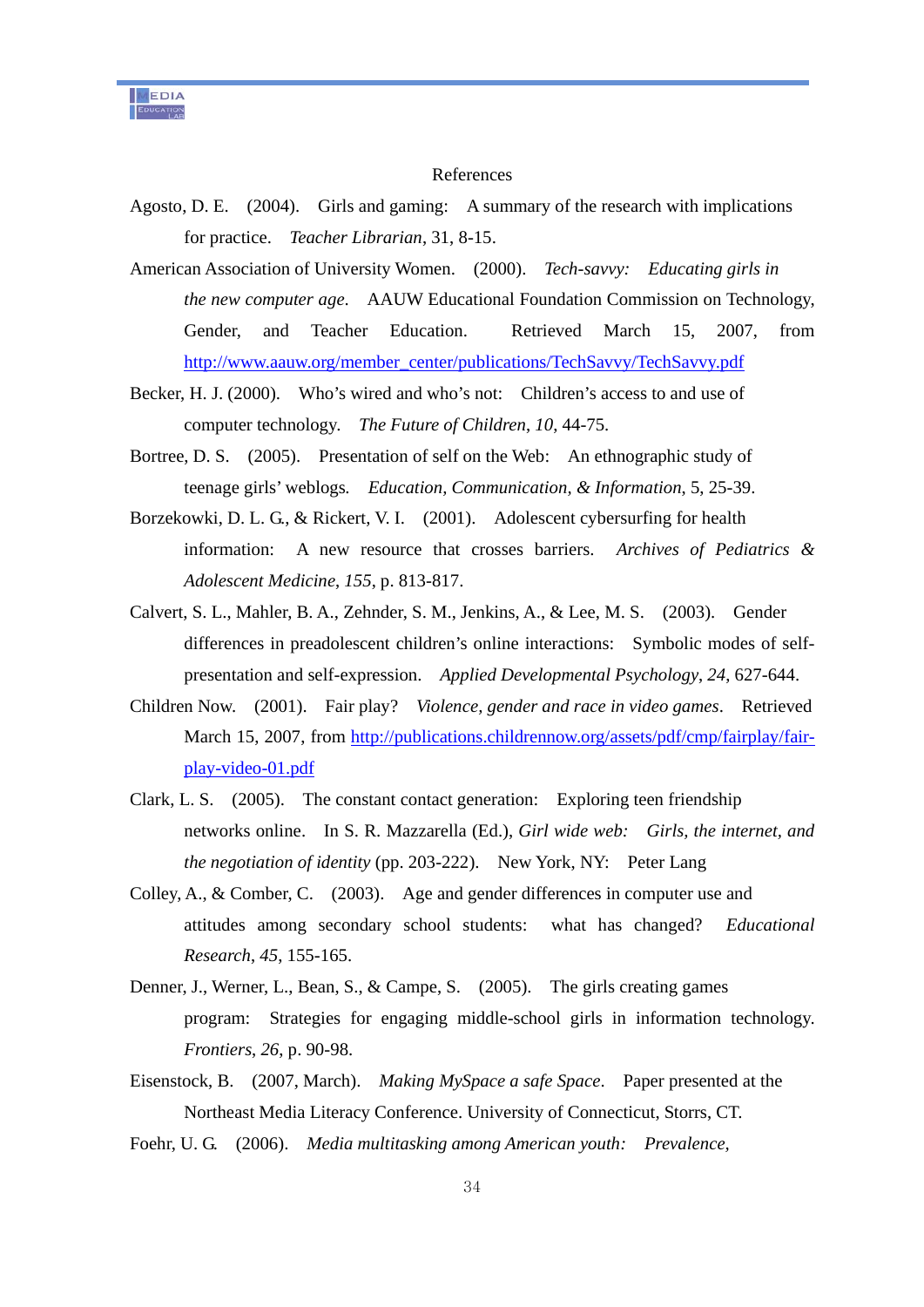*predictors, and pairings*. Kaiser Family Foundation. Retrieved March 15, 2007, from http://www.kff.org/entmedia/upload/7592.pdf

- Gregson, K. S. (2005). What if the lead character looks like me? Girl fans of Shoujo anime and their web sites. In S. R. Mazzarella (Ed.), *Girl wide web: Girls, the internet, and the negotiation of identity* (pp. 121-140). New York, NY: Peter Lang.
- Grisso, A. D., & Weiss, D. (2005). What are gURLS talking about? Adolescent girls' construction of sexual identity on gURL.com. In S. R. Mazzarella (Ed.), *Girl wide web: Girls, the internet, and the negotiation of identity* (pp. 31-50). New York, NY: Peter Lang.
- Gross, E. F. (2004). Adolescent Internet use: What we expect, what teens report. *Applied Developmental Psychology*, *25*, 633-649.
- Harris Interactive. (2003a). *Born to be wired: The role of new media for a digital generation.* Harris Interactive, Teenage Research Unlimited. Retrieved March 15, 2007, from http://www.webmarketingassociation.org/digital\_teen\_study.pdf
- Harris Interactive. (2003b). A brave new media world. *Trends & Tudes*, *2*, p. 1. Retrieved March 15, 2007, from http://www.harrisinteractive.com/news/newsletters/k12news/HI\_TrendsTudes\_2003\_v 02\_i10.pdf
- Howe, N., & Strauss, W. (2000). *Millenials rising: The next great generation*. New York, NY: Vintage.
- Kaiser Family Foundation. (1999). *Kids & media @ the new millennium: A comprehensive national analysis of children's media use*. Publication. Menlo Park, CA: Kaiser Family Foundation.
- La Ferle, C., Edwards, S. M., & Lee, W. N. (2000). Teens' use of traditional media and the Internet. *Journal of Advertising Research*, *40*, 55-65.
- Lambre, M. P., & Walsh-Childers, K. (2003). Friendly advice? Beauty messages in web sites of teen magazines. *Mass Communication & Society*, *6*, 379-396.
- Lenhart, A., & Madden, M. (2007). Teens, privacy, and online social networks: How teens manage their online identities and personal information in the age of MySpace. Pew Internet & American Life Project. Retrieved April 20, 2007, from http://www.pewinternet.org/pdfs/PIP\_Teens\_Privacy\_SNS\_Report\_Final.pdf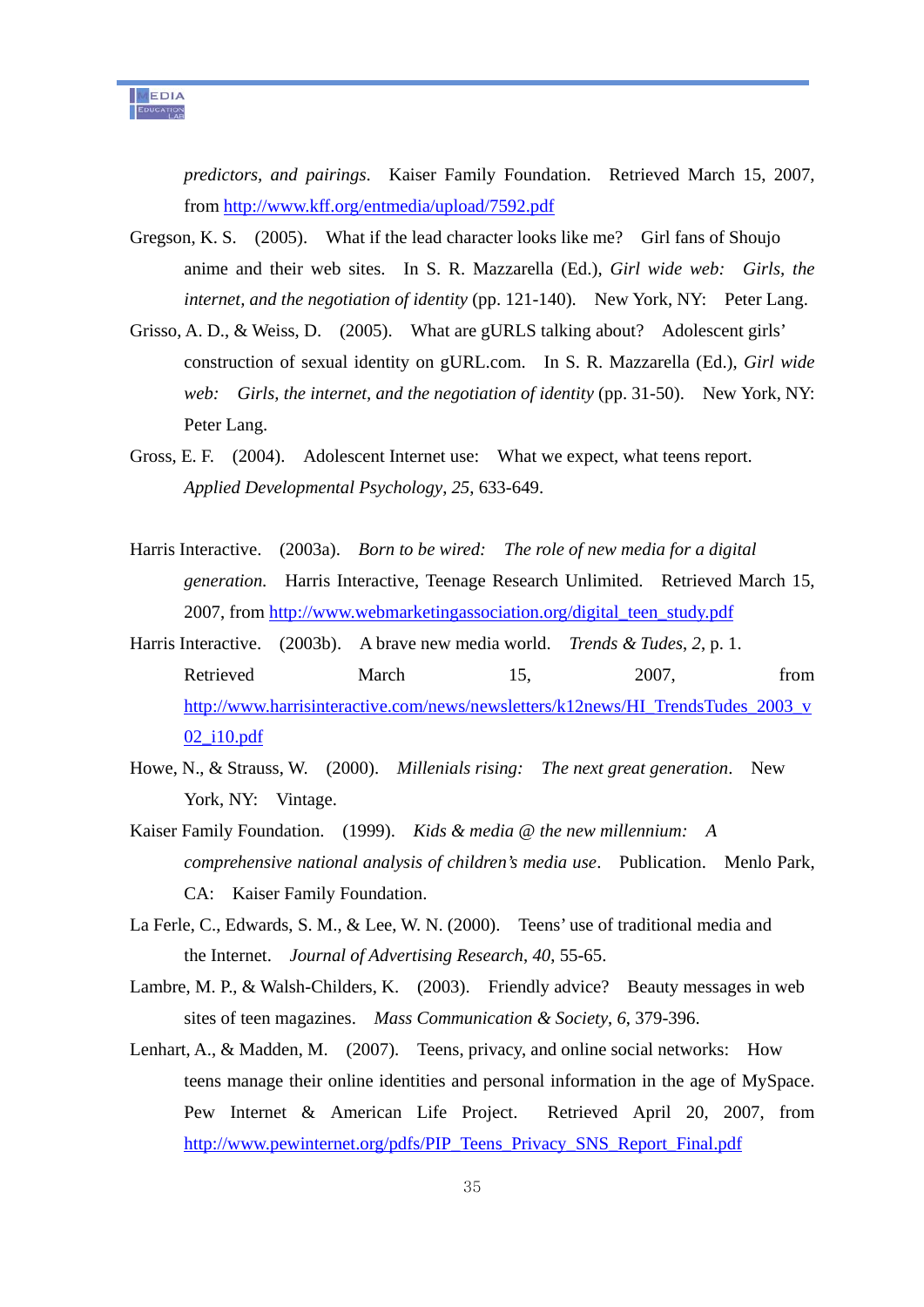- Lenhart, A., Rainie, L., & Lewis, O. (2001). *Teenage life online: The rise of the instantmessage generation and the Internet's impact on friendships and family relationships.* Washington, DC: Pew internet & American Life Project. Retrieved March 15, 2007, from http://www.pewinternet.org/pdfs/PIP\_Teens\_Report.pdf
- Liau, A. K., Khoo, A., & Ang, P. H. (2005). Factors influencing adolescents engagement in risky Internet behavior. *Cyberpsychology & Behavior*, *8*, p. 513-520.
- Livingstone, S., & Bovill, M. (2001). Bedroom culture and the privatization of media use. In S. Livingstone and M. Bovill (Eds.), *Children and their Changing media environment: A European comparative study* (pp. 179-200). Mahway, NJ: Lawrence Erlbaum.
- Martin, S. & Crane, L. (2007, February). Communication rules. *Trends & Tudes*, *6*, p. 1- 6. Retrieved March 15, 2007, from http://www.harrisinteractive.com/news/newsletters/k12news/HI\_TrendsTudes\_2007\_v 06\_i02.pdf
- Mazzarella, S. (2005a). Introduction: It's a Girl Wide Web. In S. R. Mazzarella (Ed.), *Girl wide web: Girls, the internet, and the negotiation of identity* (pp. 1-12). New York, NY: Peter Lang.
- Mazzarella, S. (2005b). Claiming a space: The cultural economy of teen girl fandom on the Web. In S. R. Mazzarella (Ed.), *Girl wide web: Girls, the internet, and the negotiation of identity* (pp. 141-160). New York, NY: Peter Lang.
- Merchant, G. (2001). Teenagers in cyberspace: An investigation of language use and language change in internet chatrooms. *Journal of Research in Reading*, *24*, 293-306.
- Merskin, D. (2005). Making an About-Face: Jammer girls and the World Wide Web. In S. R. Mazzarella (Ed.), *Girl wide web: Girls, the internet, and the negotiation of identity* (pp. 51-68). New York, NY: Peter Lang.
- Mitchell, K. J., Wolak, J., & Finkelhor, D. (2007). Trends in youth reports of sexual solicitations, harassment and unwanted exposure to pornography on the Internet. *Journal of Adolescent Health*, *40*, 116-126.
- Rideout, V. (2001). *Generation Rx.com: How young people use the Internet for health information*. Menlo Park, CA: Kaiser Family Foundation. Retrieved March 15,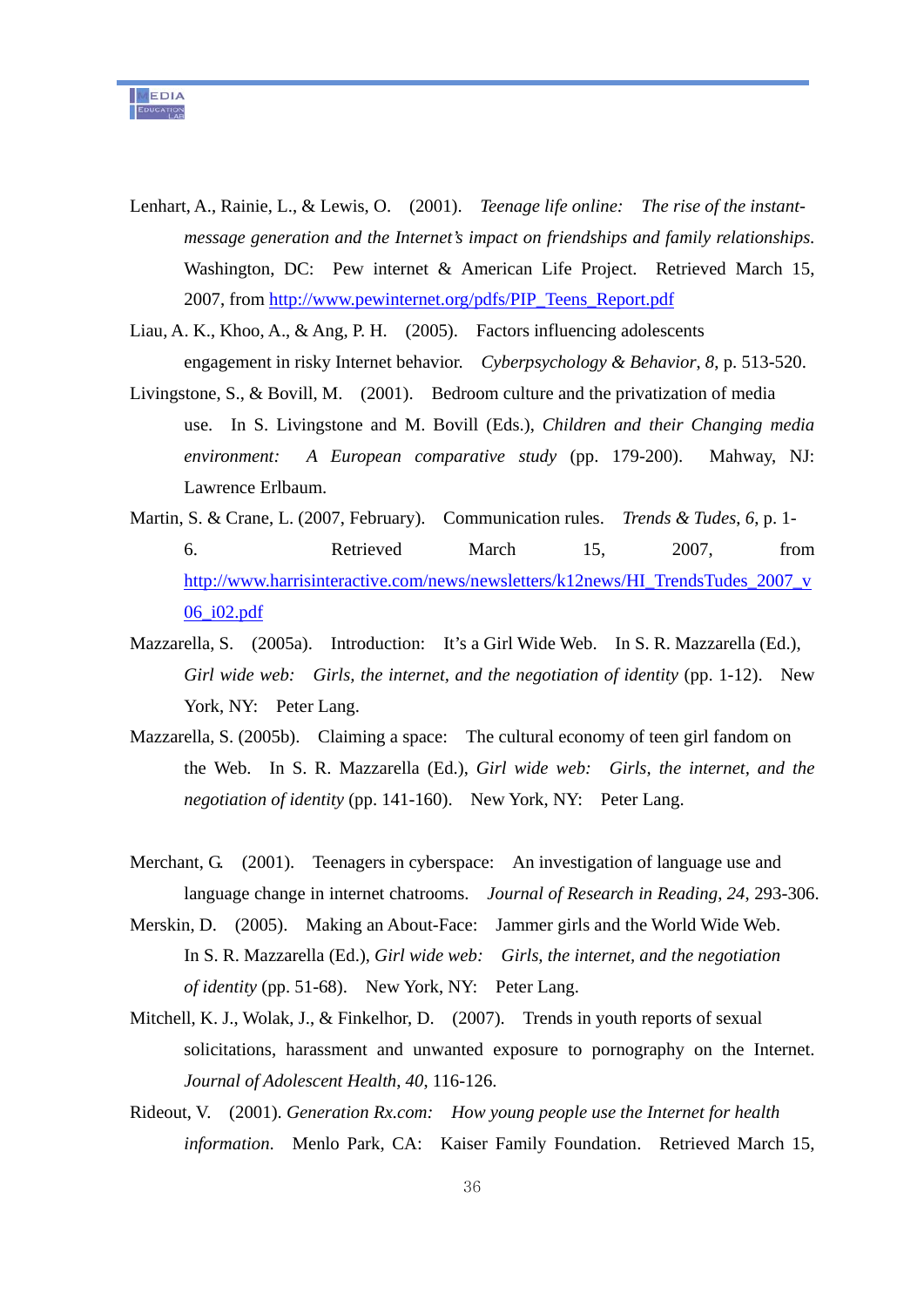2007, from

http://www.kff.org/entmedia/loader.cfm?url=/commonspot/security/getfile.cfm&PageI D=13719

- Rideout, V., Roberts, D. F., & Foehr, U. G. (2005). *Generation M: Media in the lives of 8-18 year-olds.* Menlo Park, CA: Kaiser Family Foundation.
- Roban, W. (2002). *The net effect: Girls and new media*. Girl Scouts Research Initiative. NewYork, NY: Girl Scouts of the USA. Retrieved March 15, 2007, from http://www.girlscouts.org/research/pdf/net\_effect.pdf
- Scoudari (2005). You're sixteen, you're dutiful, you're online: "Fangirls" and the negotiation of age and/or gender subjectivities in TV newsgroups. In S. R. Mazzarella (Ed.), *Girl wide web: Girls, the internet, and the negotiation of identity* (pp.105-120). New York, NY: Peter Lang.
- Stern, S. R. (1999). Adolescent girls' expression on Web home pages: Spirited, sombre, and self-conscious sites. *Convergence*, 5, p. 22-41.
- Stern, S. R. (2002). Virtually speaking: Girls' self-disclosure on the WWW. *Women's Studies in Communication,* 25, 223-253.
- Stern, S. (2006, December 15). Girls gone wild? I don't think so… *Spotlight: Blogging the field on digital media and learning*. Retrived February 13, 2007, from http://spotlight.macfound.org/main/entry/susannah\_stern\_girls\_gone\_wild/
- Subrahmanyam, K., & Greenfield, P. (1998). Computer games for girls: What makes them play? In J. Cassell & H. Jenkins (Eds.), *From Barbie to Mortal Kombat: Gender and Computer Games* (pp. 46-71). Cambridge, MA: MIT.
- Subrahmanyam, K., Kraut, R. E., Greenfield, P. M., & Gross, E. F. (2000). The impact of home computer use on children's activities and development. *Children and Computer Technology, 10,* 123-144. Retrieved March 15, 2007, from http://www.futureofchildren.org/usr\_doc/vol10no2Art6.pdf
- Subrahmanyam, K., Greenfield, P., Kraut, R., & Gross, E. (2001). The impact of computer use on children's and adolescents' development. *Applied Developmental Psychology, 22*, 7-30.
- Takayoshi, P., Huot, E., & Huot, M. (1999). No boys allowed: The World Wide Web as a clubhouse for girls. *Computers and Composition*, *16*, 89-106.